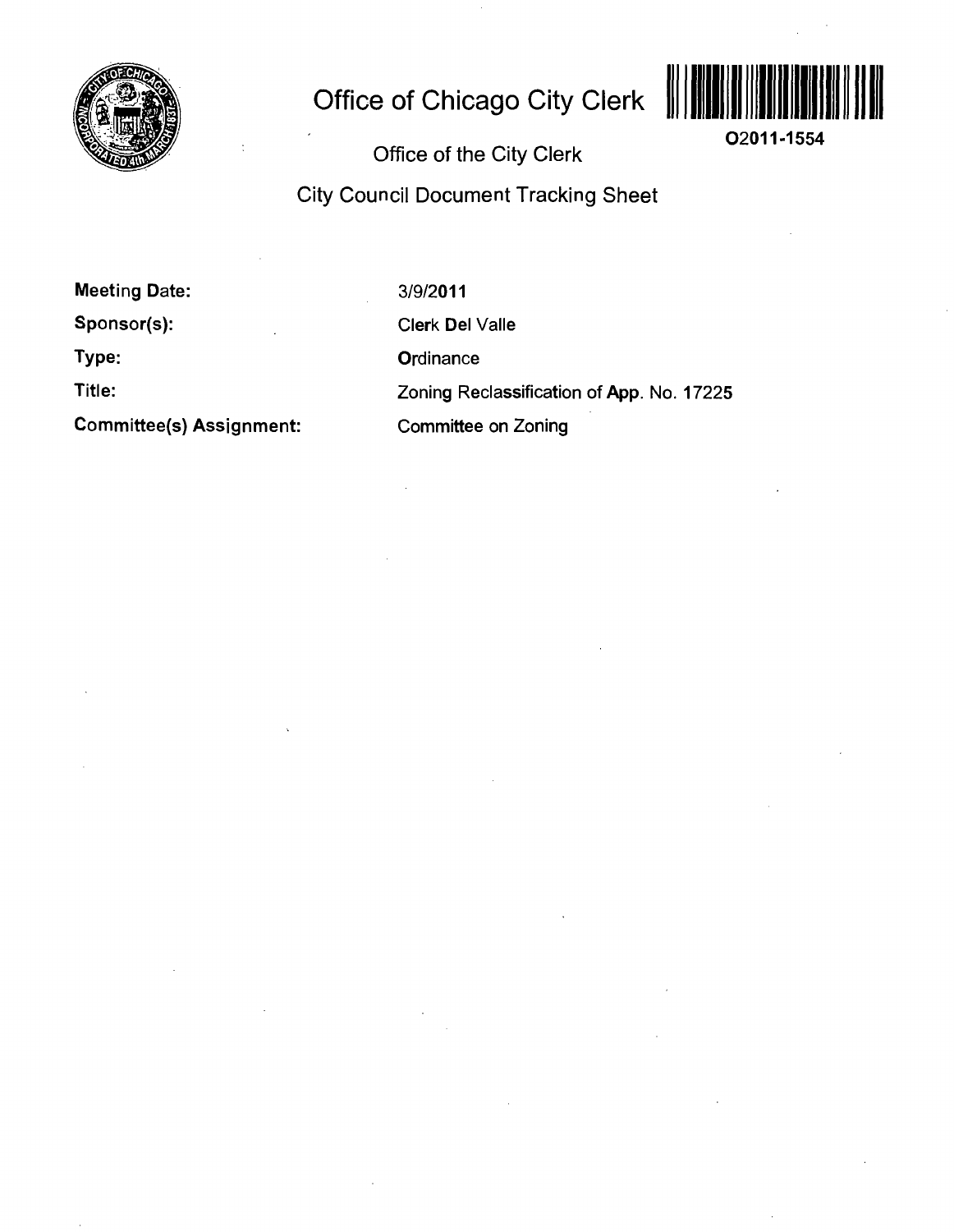$104.0112$ <br>3-9-11

## CITY OF CHICAGO

## APPLICATION FOR AN AMENDMENT TO THE CHICAGO ZONING ORDINANCE

ADDRESS of the property Applicant is seeking to rezone:  $1.$ 

 $\mathcal{I}$ 

|                       |                                                                                                                                                                                                                                                              | 7140-58 S Dorchester |  |
|-----------------------|--------------------------------------------------------------------------------------------------------------------------------------------------------------------------------------------------------------------------------------------------------------|----------------------|--|
|                       | Ward Number that property is located in: $5th$ 6 <sup>th</sup>                                                                                                                                                                                               |                      |  |
|                       | APPLICANT 7140 Dorchester Properties LLC                                                                                                                                                                                                                     |                      |  |
|                       |                                                                                                                                                                                                                                                              |                      |  |
|                       | CITY Chicago STATE Illinois ZIP CODE 60610                                                                                                                                                                                                                   |                      |  |
|                       | PHONE ______847-205-0032_CONTACT PERSON _______ Michael Hamblet                                                                                                                                                                                              |                      |  |
| applicant to proceed. | Is the Applicant the owner of the property? $YES \_ X \_ \N$ NO $\_ \_ \$ If the<br>Applicant is not the owner of the property, please provide the following information<br>regarding the owner and attach written authorization from the owner allowing the |                      |  |
|                       |                                                                                                                                                                                                                                                              |                      |  |
|                       |                                                                                                                                                                                                                                                              |                      |  |
|                       |                                                                                                                                                                                                                                                              |                      |  |
|                       | PHONE CONTACT PERSON                                                                                                                                                                                                                                         |                      |  |
|                       | If the Applicant/Owner of the property has obtained a lawyer as their representative for<br>the rezoning, please provide the following information:                                                                                                          |                      |  |
|                       | ATTORNEY Thomas S. Moore                                                                                                                                                                                                                                     |                      |  |
|                       | ADDRESS 111 W Washington Suite 1100 CITY Chicago                                                                                                                                                                                                             |                      |  |
|                       | CITY Chicago STATE IL ZIP CODE 60602                                                                                                                                                                                                                         |                      |  |
|                       | PHONE 312-251-1500 FAX 312-251-1500                                                                                                                                                                                                                          |                      |  |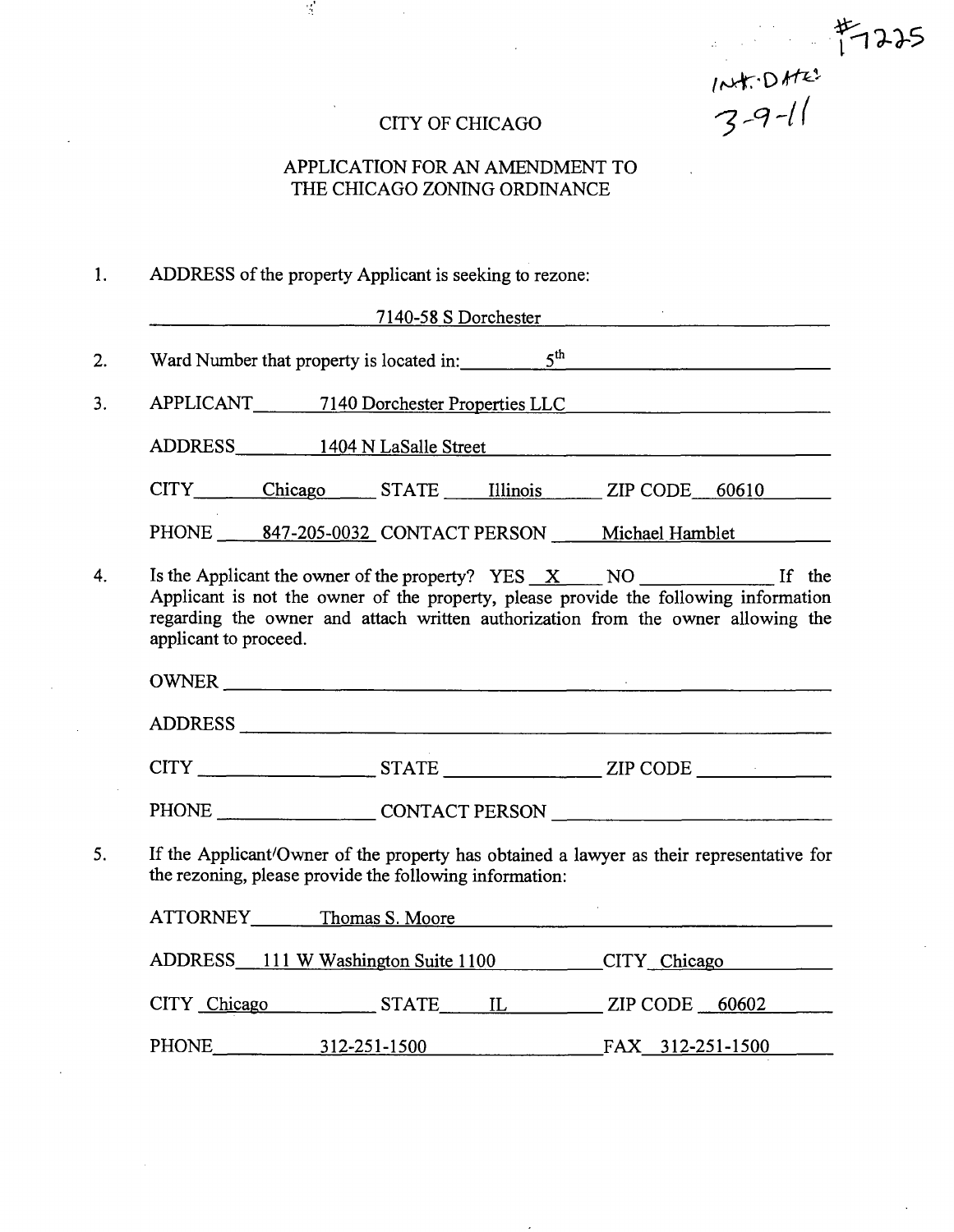#### **ORDINANCE**

## BE IT ORDAINED BY THE CITY COUNCIL OF THE CITY OF CHICAGO:

 $\mathcal{L}$ 

SECTION 1. Title 17 of the Municipal Code of Chicago, the Chicago Zoning Ordinance, is hereby amended by changing all of the RS-3 Residential Single-Unit (Detached House) District symbols and indications as shown on Map No. 18-D in area bound by

A line 248.59 feet West of and parallel to South Dorchester Avenue, the alley next North and parallel to East  $72<sup>nd</sup>$  street, the alley next West and parallel to South Dorchester Avenue, East 71<sup>st</sup> Place, South Dorchester Avenue, East 72<sup>nd</sup> Street.

to those of a RM-6 Residential Multi-Unit District.

SECTION 2. This ordinance takes effect after its passage and approval.

Common Address of Property: 7140-58 S Dorchester

Ÿ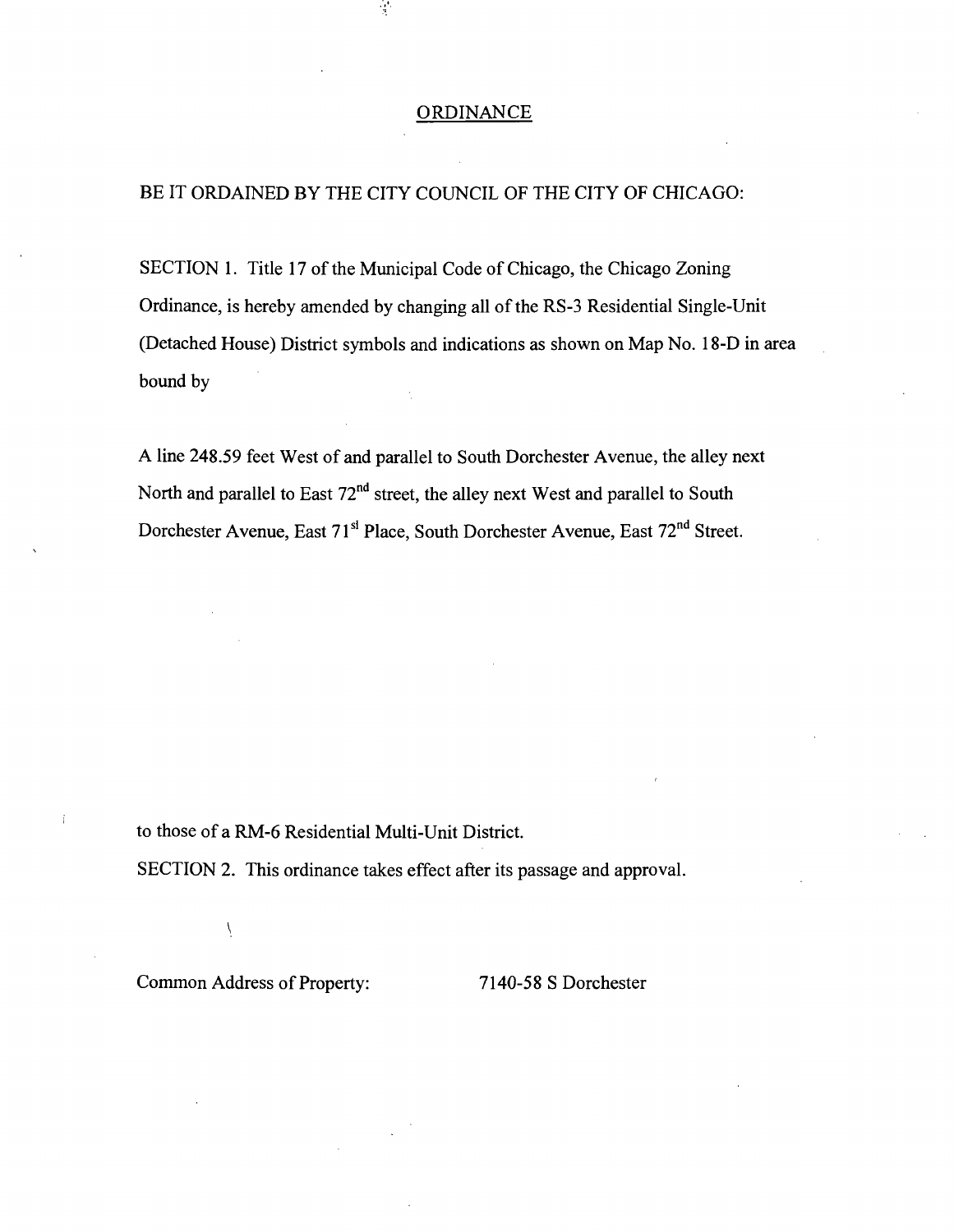If the applicant is a legal entity (Corporation, LLC, Partnership, Etc.) please provide the  $6.$ names of all owners as disclosed on the Economic Disclosure Statements.

| Michael Hamblet Sr.                                                                                                                                                                                                                                                                                                                   |                                                                                                                      |  |
|---------------------------------------------------------------------------------------------------------------------------------------------------------------------------------------------------------------------------------------------------------------------------------------------------------------------------------------|----------------------------------------------------------------------------------------------------------------------|--|
| Michael Hamblet Jr.                                                                                                                                                                                                                                                                                                                   |                                                                                                                      |  |
|                                                                                                                                                                                                                                                                                                                                       |                                                                                                                      |  |
|                                                                                                                                                                                                                                                                                                                                       |                                                                                                                      |  |
|                                                                                                                                                                                                                                                                                                                                       | <u> 2000 - 2000 - 2000 - 2000 - 2000 - 2000 - 2000 - 2000 - 2000 - 2000 - 2000 - 2000 - 2000 - 2000 - 2000 - 200</u> |  |
| On what date did the ovmer acquire legal title to the subject property? March, 2005                                                                                                                                                                                                                                                   |                                                                                                                      |  |
| Has the present owner previously rezoned this property? If Yes, when?<br>No                                                                                                                                                                                                                                                           |                                                                                                                      |  |
|                                                                                                                                                                                                                                                                                                                                       |                                                                                                                      |  |
| Present Zoning District _____ RS-3 _______ Proposed Zoning District ____ RM-6                                                                                                                                                                                                                                                         |                                                                                                                      |  |
| Lot size in square feet (or dimensions?) 68,816 sq. ft.                                                                                                                                                                                                                                                                               |                                                                                                                      |  |
| Current Use of the property Vacant church and school Vacant Current Use of the property Vacant church and school                                                                                                                                                                                                                      |                                                                                                                      |  |
| Reason for rezoning the subject property: To build a 140 unit 4 story brick supportive                                                                                                                                                                                                                                                |                                                                                                                      |  |
| living facility.                                                                                                                                                                                                                                                                                                                      |                                                                                                                      |  |
| Describe the proposed use of the property after the rezoning. Indicate the number of<br>dwelling units; number of parking spaces; approximate square footage of any commercial<br>space; and height of the proposed building. (BE SPECIFIC)<br>A 4 story brick building with 140 supportive living units and 46 parking spaces across |                                                                                                                      |  |
| the street on a separate zoning lot by way of a special use.                                                                                                                                                                                                                                                                          |                                                                                                                      |  |
|                                                                                                                                                                                                                                                                                                                                       |                                                                                                                      |  |

14. On May 14<sup>th</sup>, 2007, the Chicago City Council passed the affordable Requirements Ordinance (ARO) that requires on-site affordable housing units or a financial contribution if residential housing projects receive a zoning change under certain circumstances. Based on the lot size of the project in question and the proposed zoning classification, is this project subject to the Affordable Requirements Ordinance? (See Fact Sheet for more information).

 $YES \t X$  NO (Project is 100% affordable)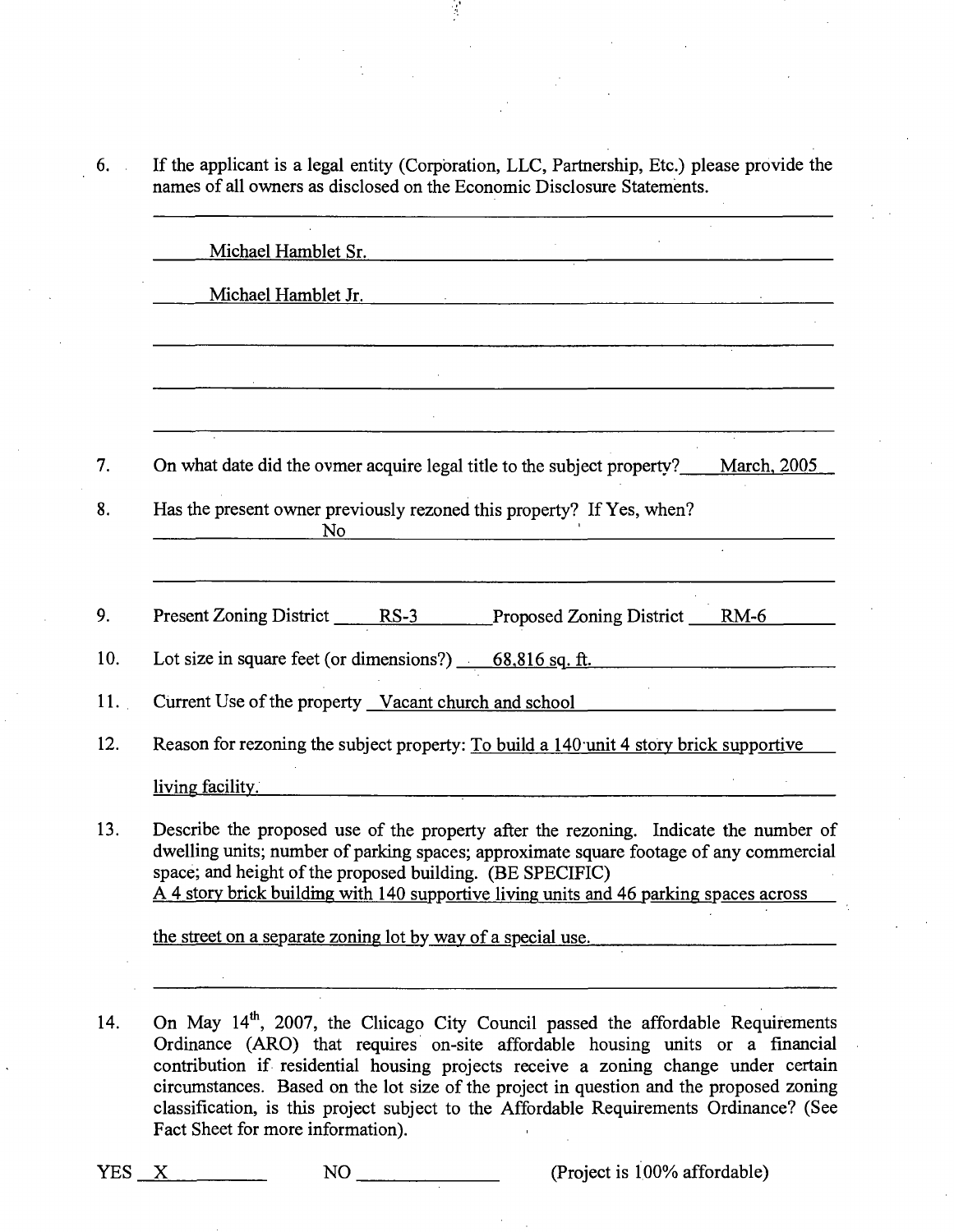## COUNTY OF COOK STATE OF ILLINOIS

Michael Hamblet \_\_\_, being first duly sworn on oath, states that all of the above statements and the statements contained in the documents submitted herewith are true and correct.

 $\mathcal{L}$ 

Signature of Applicant

Subscribed and Swor  $Z^{\mathcal{G}^{\bullet \bullet}}$  day of\_ Sworn to before me this  $, 201$ .

<sup>2</sup>ahr I *y?7^-*

*Notary Pu^»tic ^* 

ZISHAN ZAHID OFFICIAL SEAL Notary Public, State of Illinois My Commissio n Expires May 07, 2014

**For Office Use Only** 

Date of Introduction: University of Introduction:

File Number:

Ward: **Ward: Ward: Ward: Ward: Ward: Ward: Ward: Ward: Ward: Ward: Ward: Ward: Ward: Ward: Ward: Ward: Ward: Ward: Ward: Ward: Ward: Ward: Ward: Ward: Ward: Ward: Ward:**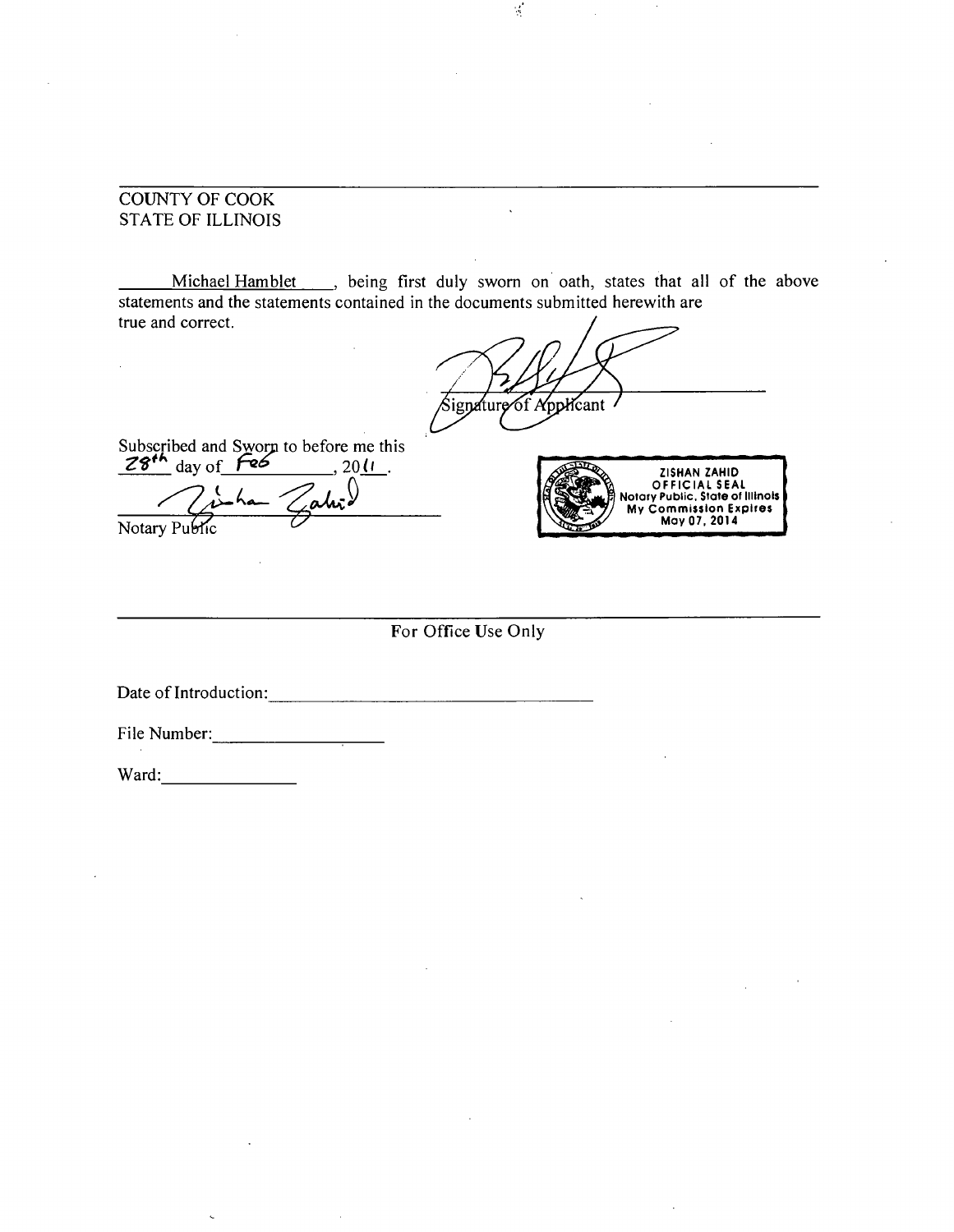"WRITTEN NOTICE" FORM OF AFFIDAVIT (Section 17-13-0107)

March 1,2011

Honorable Daniel Solis Chairman, Committee on Zoning 121 North LaSalle Street Room 304, City Hall Chicago, Illinois 60602

The undersigned, Thomas S. Moore the state of the second being first duly swom on oath, deposes and says the following:

The undersigned certifies that he has complied with the requirements of Sec. 17-13-0107, of the Chicago Zoning Ordinance, by sending written notice to such owners who appear to be the owners of the property within the subject area not solely owned by the applicant, and to the owners of all property within 250 feet in each direction of the lot line of the subject property, exclusive of public roads, streets, alleys and other public ways, or a total distance limited to 400 feet. Said "written notice" was sent by First Class U.S. Mail, no more than 30 days before filing the application.

The undersigned certifies that the notice contained the address of the property sought to be rezoned; a statement of the intended use of the property; the name and address of the applicant; the name and address of the owner; and a statement that the applicant intends to file the application for a change in zoning on approximately  $March 1, 2011$ .

The undersigned certifies that the applicant has made and bona fide effort to determine the addresses of the parties to be notified under Section 17-13-0107 of the Chicago Zoning Ordinance, and that the accompanying list of names and addresses of surrounding property owners within 250 feet of the subject site is a complete list containing the names and addresses of the people required to be served.

**Thomas S Moore** 

Subscribed and Sworn to before me this /st day of  $\lambda$  as the  $.20/$ 

OFFICIALSEAL HEATHER HASENMILLER NOTARY PUBLIC - STATE OF ILLINOIS<br>MY COMMISSION EXPIRES:11/13/11

Notary Public W:\FORMS\Zoning Forms\Zoning Change\FormAff 11.9-3.1.wpd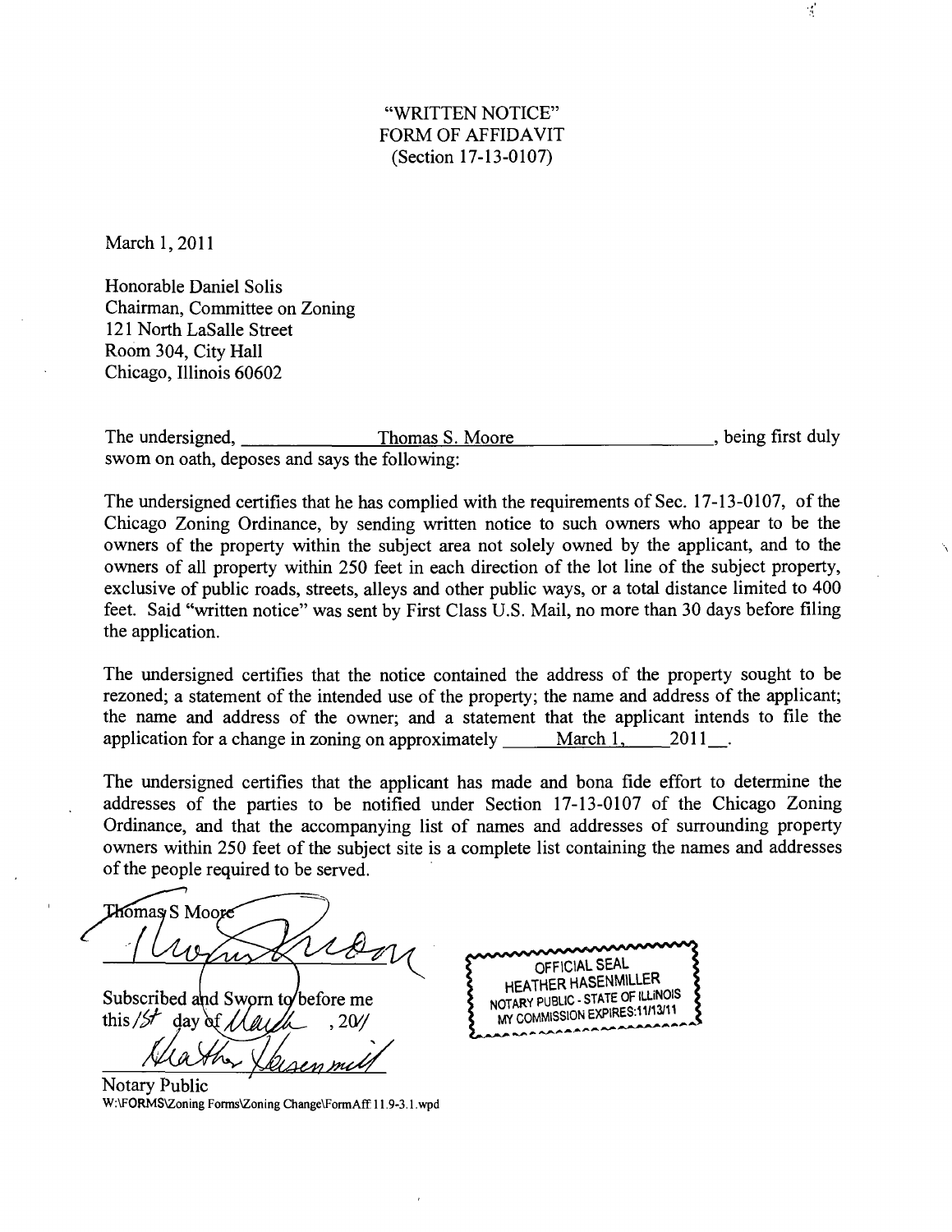## ANDERSON & MOORE, P.C.

ATTORNEYS AT LAW

111 WEST WASHINGTON STREET. SUITE 1100 CHICAGO, ILLINOIS 60602

THOMAS S. MOORE THOMAS S. THE SERVICE SERVICE SERVICE SERVICE SERVICE SERVICE SERVICE SERVICE SERVICE SERVICE SERVICE SERVICE SERVICE SERVICE SERVICE SERVICE SERVICE SERVICE SERVICE SERVICE SERVICE SERVICE SERVICE SERVICE JANE F. ANDERSON **FACSIMILE** (312) 251-1509

March 1,2011

To Property Owner or Resident:

In accordance with requirements for an Amendment to the Chicago Zoning Ordinance, specifically Section 17-13-0107, please be informed that on or about March 1, 2011, the undersigned will file an application for a change in zoning from RS-3 to RM-6 on behalf of for the property located at 7140-58 S Dorchester

The applicant seeks to replace the vacant school and church with a one hundred and forty unit supportive living facility in a four story new brick building.

The owner of the property is 7140 Dorchester Properties LLC whose business address is 1404 N LaSalle Street; Chicago, IL 60610. You can reach Mitch Hamblet at 847-205-0032 if you have any questions.

I am the attomey for the applicant and can be reached at the above number if you have any questions.

Please note the applicant is not seeking to rezone or purchase your property. The applicant is required by law to send this notice because you own property within 250 feet of the property to be rezoned.

**Sincerely** nove **f**  Thomas S. Moore

TSM:hah W;\FORMS\Zoning Fomis\Zoning Change\NeighborLtr.wpd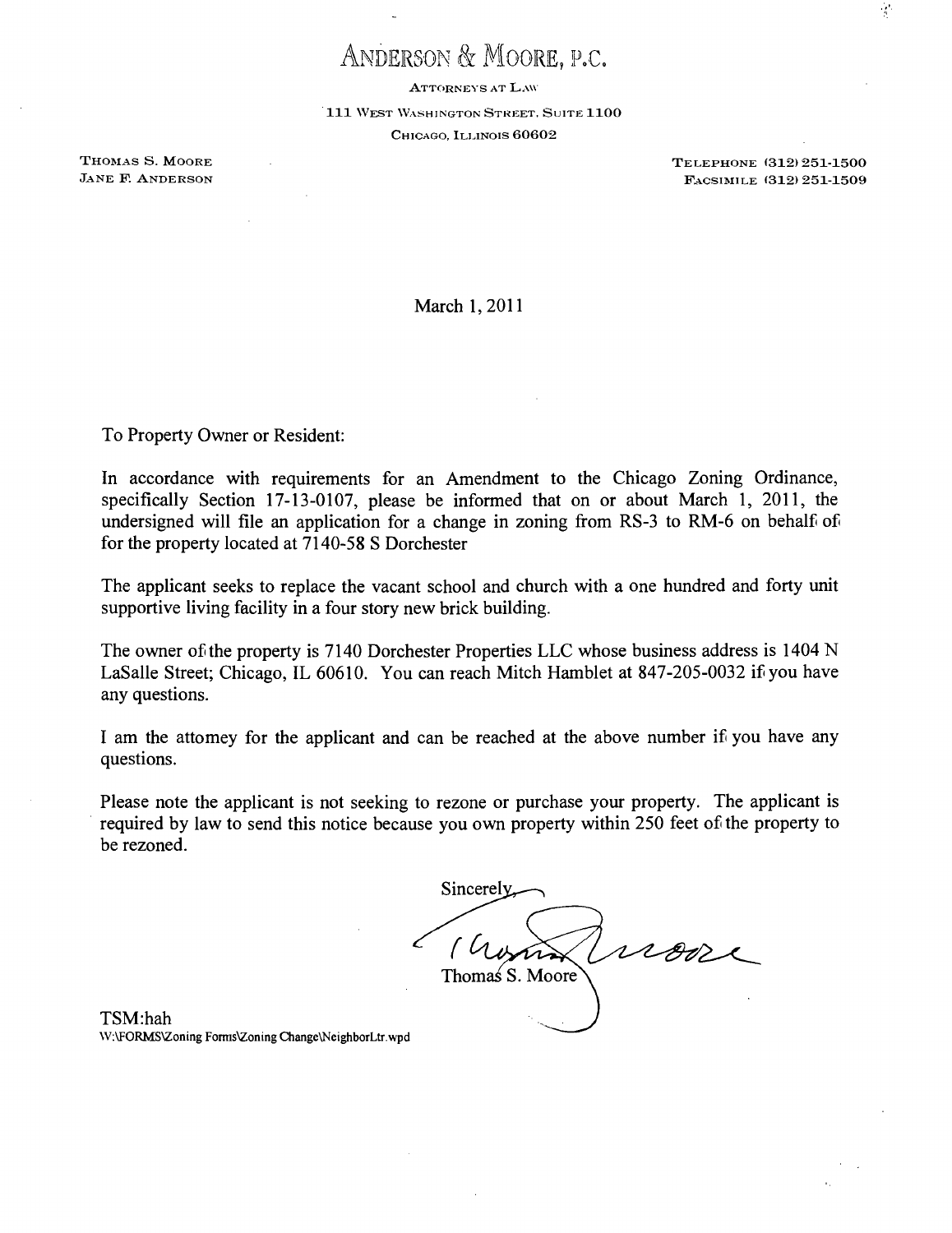## **CITY OF CHICAGO ECONOMIC DISCLOSURE STATEMENT AND AFFIDAVIT**

 $1554$ 

## **SECTION I -GENERAL INFORMATION**

A. Legal name of Disclosing Party submitting this EDS. Include  $d/b/a$  if applicable:

7140 Dorchester Properties LLC

**Check ONE of the following three boxes:** 

Indicate whether Disclosing Party submitting this EDS is:

1. [X] the Applicant

OR

2. [ ] a legal entity holding a direct or indirect interest in the Applicant. State the legal name ofthe Applicant in which Disclosing Party holds an interest:

#### OR

3. [ ] a specified legal entity with a right of control (see Section II.B.l.b) State the legal name ofthe entity in which Disclosing Party holds a right of control:

| B. Business address of Disclosing Party:                                                                                                                                                                                             |             |       |
|--------------------------------------------------------------------------------------------------------------------------------------------------------------------------------------------------------------------------------------|-------------|-------|
| C. Telephone: <b>Exercise 2.1 Figure 2.1 Figure 2.1 Figure 2.1 Figure 2.1 Figure 2.1 Figure 2.1 Figure 2.1 Figure 2.1 Figure 2.1 Figure 2.1 Figure 2.1 Figure 2.1 Figure 2.1 Figure 2.1 Figure 2.1 Figure 2.1 Figure 2.1 Figure </b> | Fax:        | Email |
| D. Name of contact person: Michael Hamblet                                                                                                                                                                                           |             |       |
| E. Federal Employer Identification No. (if you have one): ______________________                                                                                                                                                     |             |       |
| F. Brief description of contract, transition or other undertaking (referred to below as the "Matter") to<br>which this EDS pertains. (Include project number and location of property, if applicable):                               |             |       |
|                                                                                                                                                                                                                                      | $7 - 1 - 0$ |       |

Zoning Change-7140-58 S Dorchester

G. Which City agency or department is requesting this EDS Dept of Housing & Economic Development Bureau of Plarming & Zoning If the Matter is a contract being handled by the City's Department of Procurement Services, please

complete the following:

Specification # and Contract #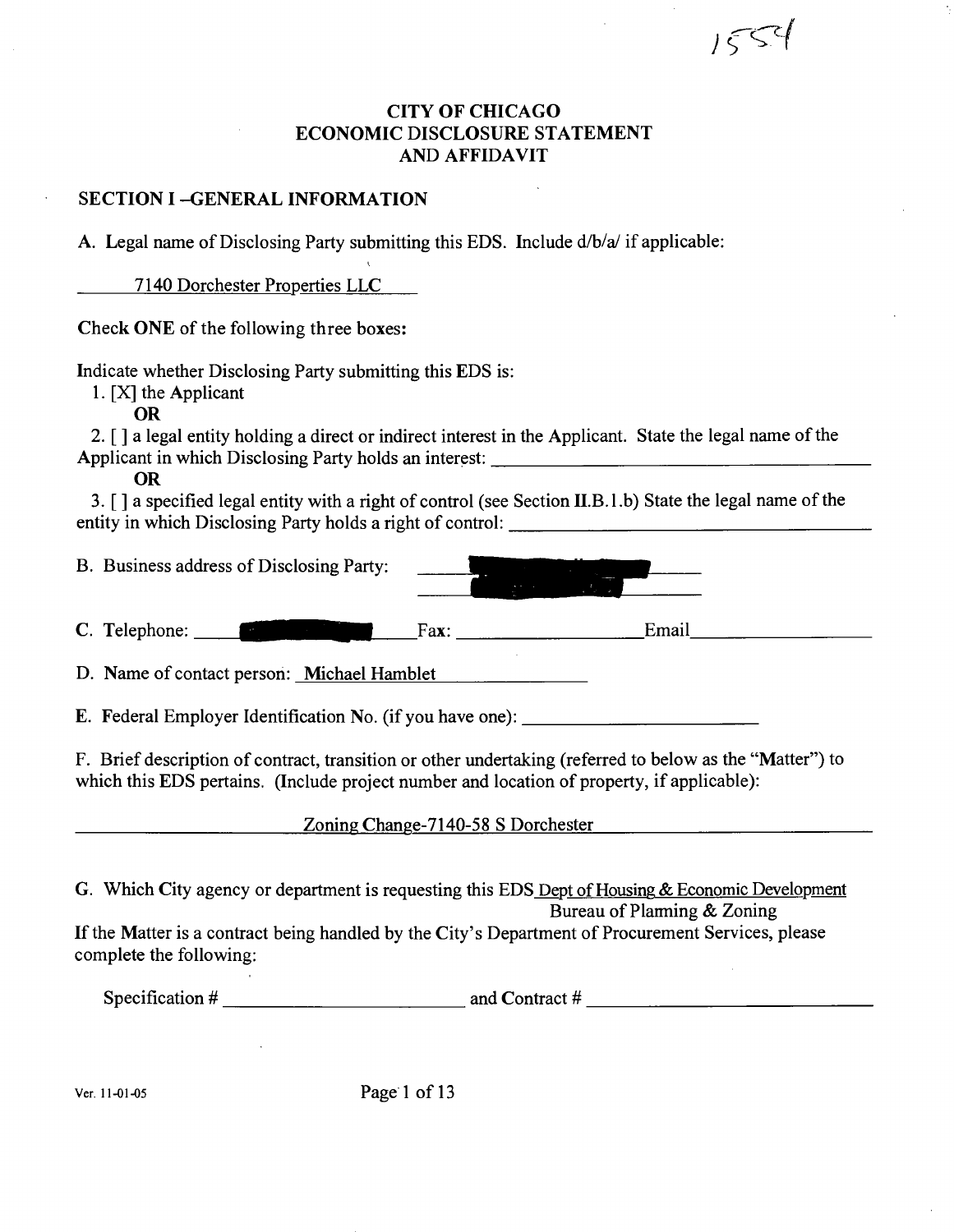## **SECTION II - DISCLOSURE OF OWNERSHIP INTERESTS**

## A. NATURE OF DISCLOSING PARTY

| 1. Indicate the nature of the Disclosing Party:<br>[] Person<br>[] Publicly registered business corporation<br>[] Privately held business corporation<br>[] Sole proprietorship<br>[] General partnership*<br>[] Limited partnership*<br>[ ] Trust | [X] Limited liability company*<br>[] Limited liability partnership*<br>[] Joint venture*<br>[] Not-for-profit corporation<br>(Is the not-for-profit corporation also a $501(c)(3)$ )?<br>$\lceil$   Yes<br>$\lceil \cdot \rceil$ No<br>$\lceil$ 1 Other (please specify) |
|----------------------------------------------------------------------------------------------------------------------------------------------------------------------------------------------------------------------------------------------------|--------------------------------------------------------------------------------------------------------------------------------------------------------------------------------------------------------------------------------------------------------------------------|
| *Note B.1.b below                                                                                                                                                                                                                                  |                                                                                                                                                                                                                                                                          |
| 2.                                                                                                                                                                                                                                                 | For legal entities, the state (or foreign country) of incorporation or organization, if applicable:                                                                                                                                                                      |
| <i>Illinois</i>                                                                                                                                                                                                                                    |                                                                                                                                                                                                                                                                          |
| 3. For legal entities not organized in the State of Illinois: Has the organization registered to do<br>business in the State of Illinois as a foreign entity?                                                                                      |                                                                                                                                                                                                                                                                          |
| $\lceil \cdot \rceil$ Yes<br>$\lceil$   No                                                                                                                                                                                                         | [X] N/A<br>Ŷ                                                                                                                                                                                                                                                             |
| B. IF THE DISCLOSING PARTY IS A LEGAL ENTITY:                                                                                                                                                                                                      |                                                                                                                                                                                                                                                                          |
| $\Lambda$ .<br>1.a.<br>no such members, write "no members." For trusts, estates or other similar entities, list below the legal<br>titleholder(s).                                                                                                 | List below the full names and title of all executive officers and all directors of the entity.<br>For not-for-profit corporations, also list below all members, if any, which are legal entities. If there are                                                           |
| Name                                                                                                                                                                                                                                               | Title                                                                                                                                                                                                                                                                    |
| Michael Hamblet Sr.                                                                                                                                                                                                                                | Member                                                                                                                                                                                                                                                                   |
| Michael Hamblet Jr.                                                                                                                                                                                                                                | Member                                                                                                                                                                                                                                                                   |
|                                                                                                                                                                                                                                                    |                                                                                                                                                                                                                                                                          |

1.b. If you checked "General partnership," "Limited partnership," "Limited liability company," "Limited liability partnership" or "Joint venture" in response to Item A.1. above (Nature of Disclosing Party), list below the name and title of each general partner, managing member, manager or any other person or entity that controls the day-to-day management of the Disclosing Party. NOTE: Each legal entity listed below must submit an EDS on its own behalf.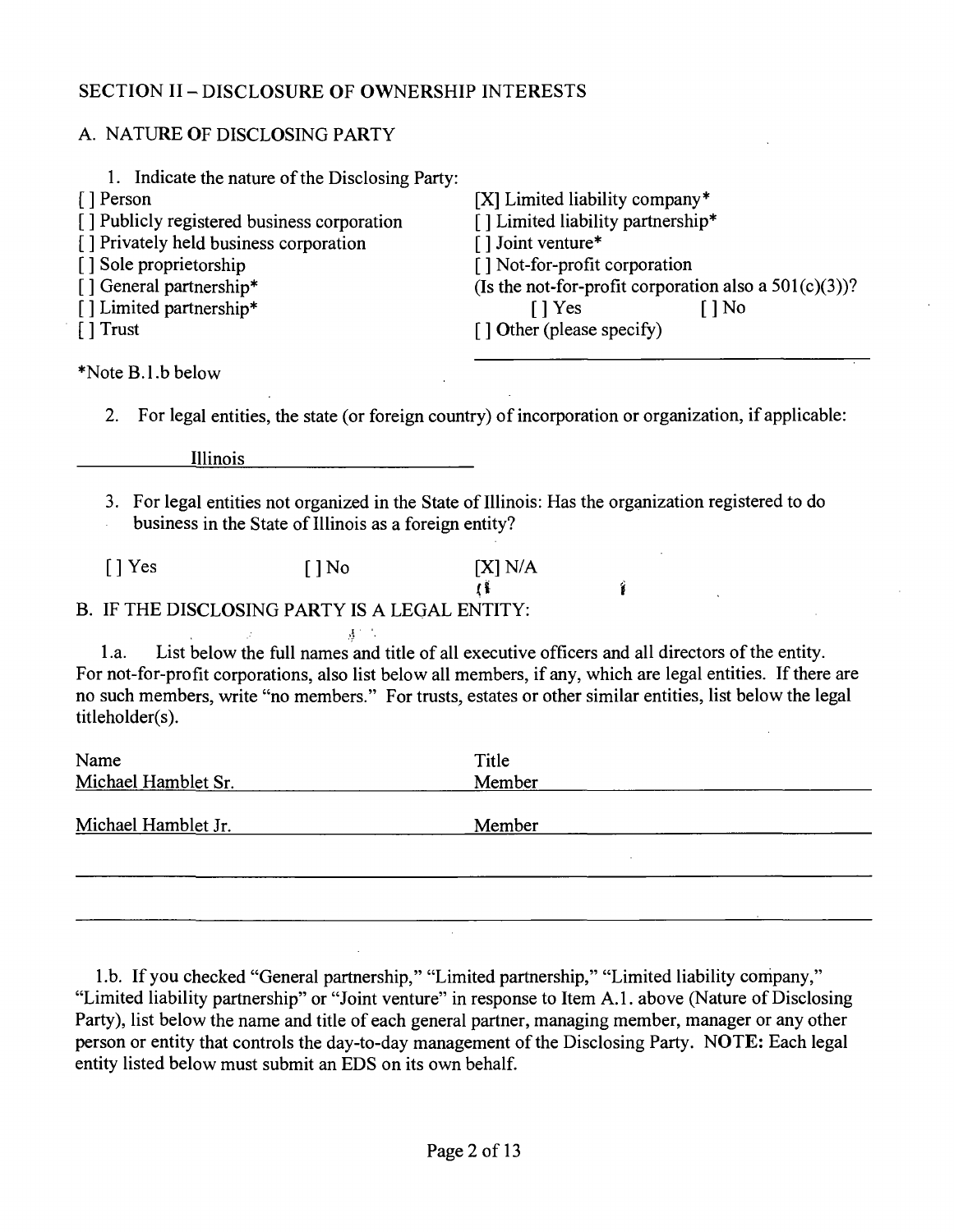| Name                | Title  |  |
|---------------------|--------|--|
| Michael Hamblet Sr. | Member |  |
| Michael Hamblet Jr. | Member |  |
|                     |        |  |

2. Please provide the following information conceming each person or entity having a direct or indirect beneficial interest (including ownership) in excess of 7.5% of the Disclosing Party. Examples of such an interest include shares in a corporation, partnership interest in a partnership or joint venture, interest of a member or manager in a limited liability company, or interest of a beneficiary of a trust, estate or other similar entity. If none, state "None." NOTE: Pursuant to Section 2-154-030 of the Municipal Code of Chicago ("Municipal Code"), the City may require any such additional information Irom any applicant which is reasonably intended to achieve fiill disclosure.

| Name                | <b>Business Address</b> | Percentage Interest in the<br>Disclosing Property |     |  |
|---------------------|-------------------------|---------------------------------------------------|-----|--|
| Michael Hamblet Sr. |                         | 1404 N LaSalle Street; Chicago, IL 60610          | 10% |  |
| Michael Hamblet Jr. |                         | 1404 N LaSalle Street; Chicago, IL 60610          | 90% |  |
|                     |                         |                                                   |     |  |

## **SECTION III - BUSINESS RELATIONSHIPS WITH CITY ELECTED OFFICIALS**

Has the Disclosing Party has a "business relationship." as defined in Chapter 2-156 of the Municipal Code, with any City elected official in the 12 months before the date this EDS is signed?

 $[ ] Yes$   $[ X ] No$ 

If yes, please identify below the name(s) of such City elected official(s) and describe such relationship(s):

## **SECTION IV - DISCLOSURE OF SUBCONTRACTORS & OTHER RETAINED PARTIES**

The Disclosing Party must disclose the name and business address of each subcontractor, attomey, lobbyist, accountant, consultant and any other person or entity whom the Disclosing party has retained or expects to retain in cormection with the Matter, as well as the nature of the relationship, and the total amount of the fees paid or estimated to be paid. The Disclosing Party is not required to disclose employees who are paid solely through the Disclosing Party's regular payroll.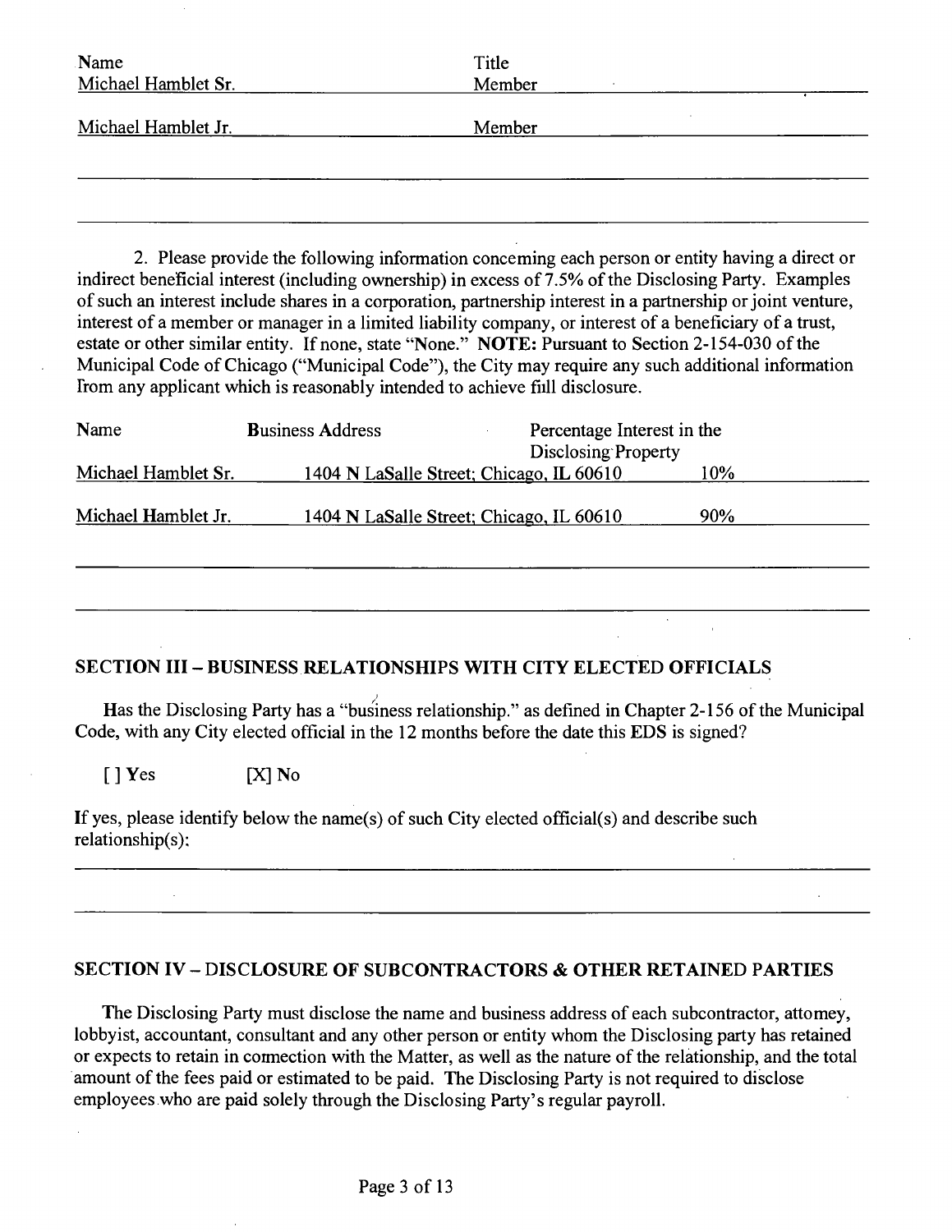"Lobbyist" means any person or entity who undertakes to influence any legislative or administrative action on behalf of any person or entity other than: (1) a not-for-profit entity, on an unpaid basis, or (2) himself "Lobbyist" also means any person or entity any part of whose duties as an employee of another includes undertaking to influence any legislative or administrative action.

If the Disclosing Party is uncertain whether a disclosure is required under this Section, the Disclosing Party, must either ask the City whether disclosure is required or make the disclosure.

| Name<br>(indicate whether) | <b>Business</b><br>Address | <b>Relationship to Disclosing Party</b><br>(subcontractor, attomey,   | Fees<br>(indicate whether |
|----------------------------|----------------------------|-----------------------------------------------------------------------|---------------------------|
| retained or anticipated    |                            | Lobbyist, etc)                                                        | paid or estimated)        |
| to be retained)            |                            |                                                                       |                           |
|                            |                            | Anderson & Moore-Attomey 111 W Washington Ste 1100; Chicago, IL 60602 | Estimated to be           |
|                            |                            |                                                                       |                           |
|                            |                            |                                                                       | \$5,000                   |

(Add sheets if necessary)

**[ ] Check here if the Disclosing party has not retained, nor expects to retain, any such persons or entities.** 

## **SECTION V - CERTIFICATIONS**

 $\mathcal{L}$ 

## A. COURT-ORDERED CHILD SUPPORT COMPLIANCE

Under Municipal Code Section 2-92-415, substantial owners of business entities that contract with the City must remain in compliance with their child support obligations throughout the term of the contract.

Has any person who directly or indirectly owns 10% or more of the Disclosing Party been declared in arrearage on any child support obligations by any Illinois court of competent jurisdiction?

[ ] Yes [X] No [ ] No person owns 10% or more of the Disclosing Party.

If "Yes," has the person entered into a court-approved agreement for payment of all support owned and is the person in compliance with that agreement?

 $[ ]$  Yes  $[ ]$  No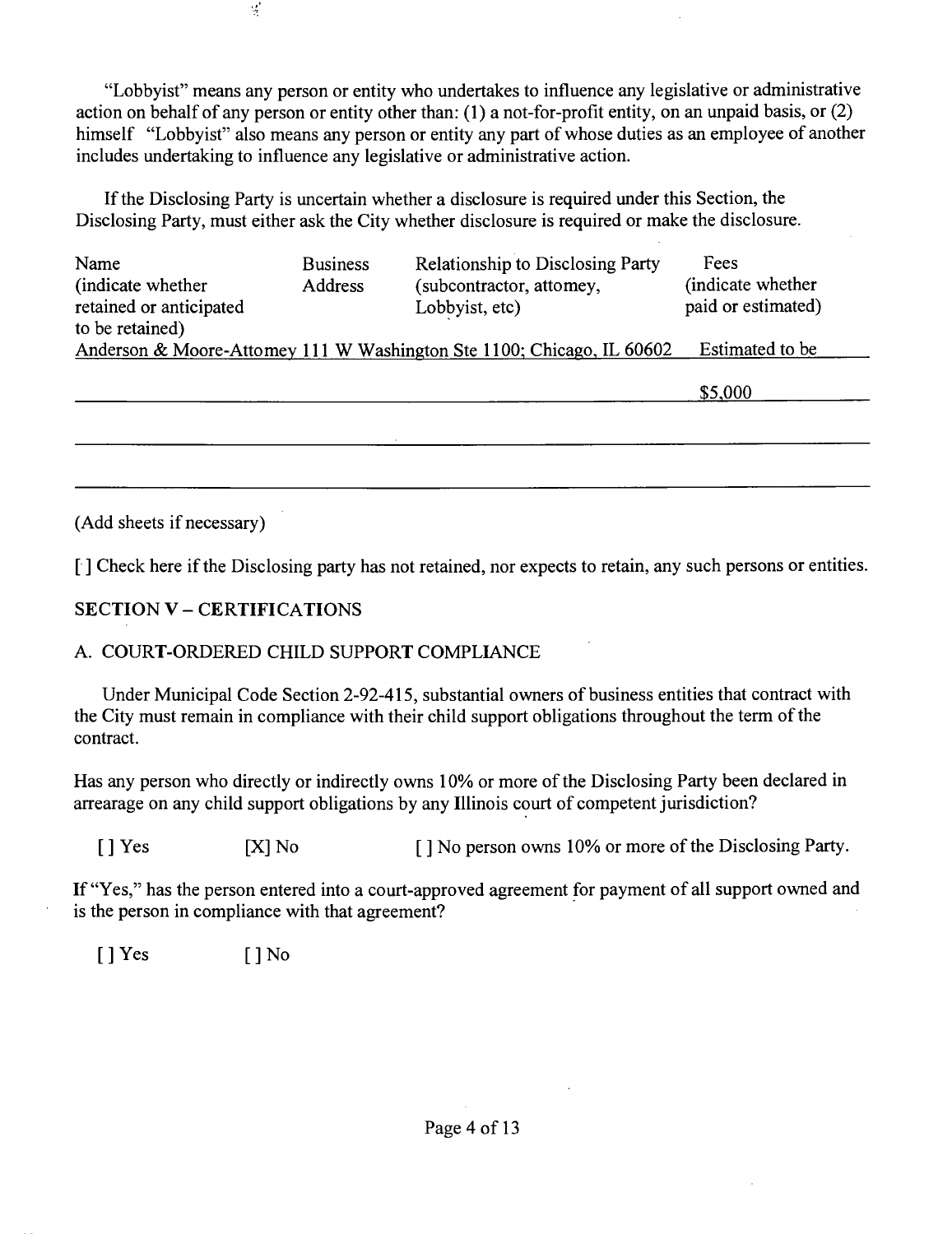## B. FURTHER CERTIFICATIONS

 $\frac{1}{\sqrt{2}}$ 

- 1. The Disclosing Party and, if the Disclosing Party is a legal entity, all of those persons or entities identified in Section II.B.1. of this EDS:
- a. are not presently debarred, suspended, proposed for debarment, declared ineligible or voluntarily excluded from any transactions by any federal, state or local unit of govemment;
- b. have not, within a five-year period preceding that date of this EDS, been convicted of a criminal offense, adjudged guilty, or had a civil judgment rendered against them in cormection with: obtaining, attempting to obtain, or performing a public (federal, state or local) transaction or contract under a public transaction; a violation of federal or state antitrust statutes; fraud; embezzlement; theft; forgery; bribery; falsification or destruction of records; making false statements; or receiving stolen property;
- c. are not presently indicted for or otherwise criminally or civilly charges by a govemmental entity (federal, state or local) with commission of any of the offenses enumerated in clause B. 1 .b. of this Section V;
- d. have not, within a five-year period preceding the date of this EDS, had one or more public transaction (federal, state or local) terminated for cause or default; and
- e. have not, within a five-year period preceding the date of this EDS, been convicted, adjudged guilty, or found liable in a civil proceeding, or in any criminal or civil action, including actions conceming environmental violations, instituted by the City or by the federal govemment, any state, or any other unit of local govemment.
- 2. The certifications in subparts 2, 3 and 4 concem:
- the Disclosing Party;

 $\mathcal{L}_{\mathcal{A}}$ 

- any "Applicable Party" (meaning any party participating in the performance of the Matter, including but not limited to any person or legal entities disclosed under Section IV, "Disclosure of Subcontractors and Other Retained Parties");
- any "Affiliated Entity" (meaning a person or entity that, directly or indirectly: controls the Disclosing Party, is controlled by the Disclosing Party, or is, with the Disclosing Party, under common control of another person or entity. Indicia of control include, without limitation: interlocking management or ownership; identity of interests among family members, shared facilities and equipment; common use of employees; or organization of a business entity following the ineligibility of a business entity to do business with federal or state or local govemment, including the City, using substantially the same management, ownership, or principals as the ineligible entity) with respect to Applicable Parties, the term Affiliated Entity means a person or entity that directly or indirectly controls the Applicable Party, is controlled by it, or, with the Applicable Party, is under common control of another person or entity;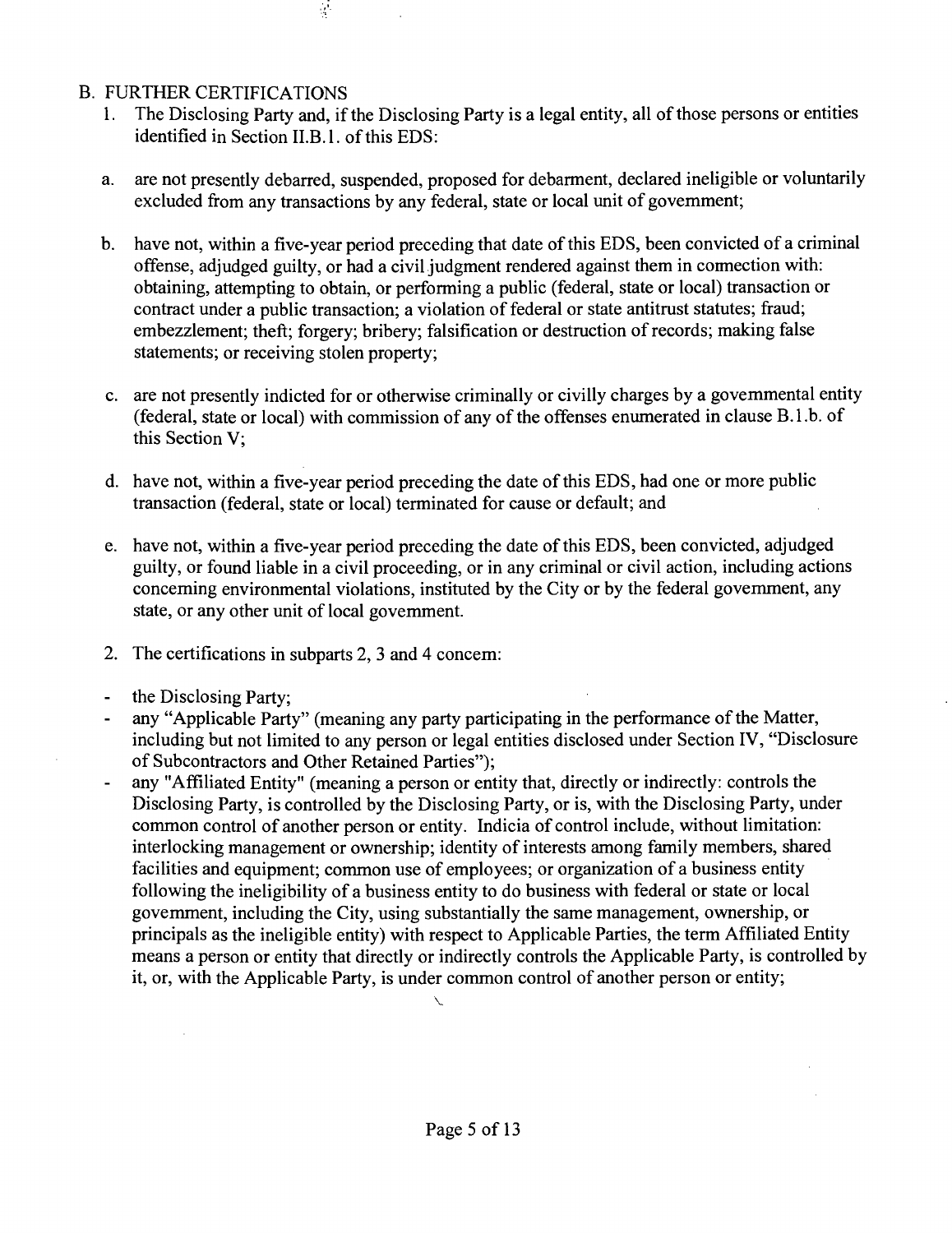- any responsible official of the Disclosing Party, any Applicable Party or any Affiliated Entity or any other official, agent or employee of the Disclosing Party, any Applicable Party or any Affiliated Entity, acting pursuant to the direction or authorization of a responsible official of the Disclosing Party, any Applicable Party or any Affiliated Entity (collectively "Agents").

 $\mathcal{I}$ 

Neither the Disclosing Party, nor any Applicable Party, nor any Affiliated Entity of either the Disclosing Party or any Applicable Party nor any Agents have, during the five years before the date this EDS is signed, or, with respect to an Applicable Party, an Applicable Party, an Affiliated Entity, or an Affiliated Entity's contract or engagement in connection with the Matter:

- a. bribed or attempted to bribe, or been convicted or adjudged guilty of bribery or attempting to bribe, a public officer or employee of the City, the State of Illinois, or any agency of the federal govemment or of any state or local govemment in the United Stated of America, in that officer's or employee's official capacity;
- b agreed or colluded with other bidders, or prospective bidders, or been a party to any such agreement, or been convicted or adjudged guilty of agreement or collusion among bidders or prospective bidders, in restraint of freedom of competition by agreement to bid a fixed price or otherwise; or
- c. made an admission of such conduct described in a. or b. above that is a matter of record, but have not been prosecuted for such conduct; or
- d. violated the provisions of Municipal Code Section 2-92-610 (Living Wage Ordinance).

3. Neither the Disclosing Party, Affiliated Entity or Applicable Party, or any of their employees, officials, agents or partners, is barred from contracting with any unit of state or local govemment as a result of engaging in or being convicted of (1) bid-rigging in violation of 720 ILCS 5/33E-3; (2) bidrotating in violation of 720 ILCS 5/33E-4; or (3) any similar offense of any state or of the United Stated of America that contains the same elements as the offense of bid-rigging or bid-rotating.

4. Neither the Disclosing Party nor any Affiliated Entity is listed on any of the following lists maintained by the Office of Foreign Assets Control of the U.S. Department of the Treasury or the Bureau of Industry and Security of the U.S. Department of Commerce or their successors: the Specially Designated Nationals List, the Denied Persons Lists, the Unverified List, the Entity List and the Debarred List.

5. The Disclosing Party understands and shall comply with (1) the applicable requirements ofthe Govemmental Ethics Ordinance of the City, Title 2, Chapter 2-156 of the Municipal Code; and (2) all the applicable provisions of Chapter 2-56 of the Municipal Code (Office of the Inspector General).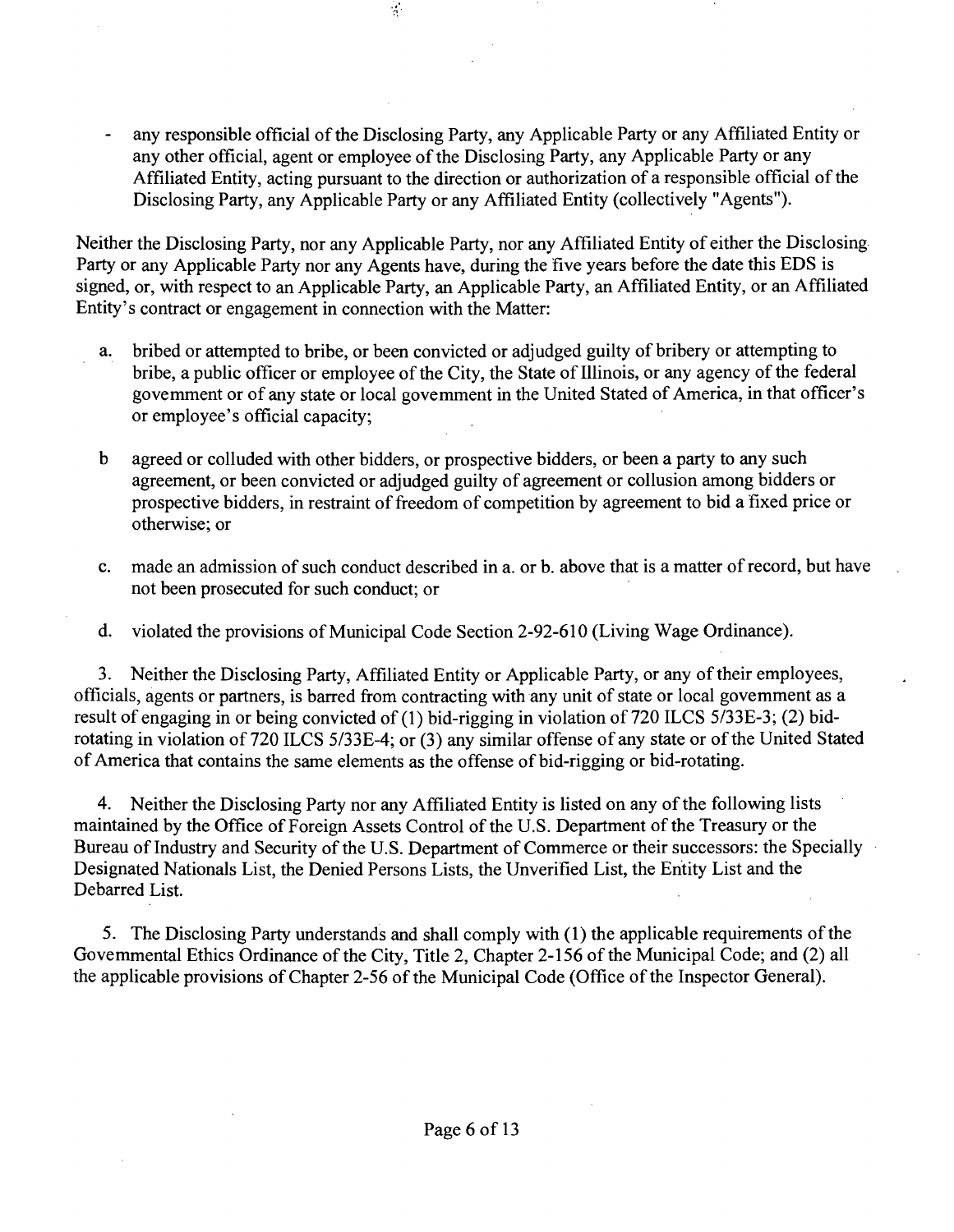6. If the Disclosing Party is unable to certify to any of the above statements in this Part B (Further Certifications), the Disclosing Party must explain below:

 $\mathcal{L}$ 

|--|

If the letters "NA," the word "None," or no response appears on the lines above, it will be conclusively presumed that the Disclosing Party certified to the above statements.

## C. CERTIFICATION OF STATUS AS FINANCIAL INSTITUTION

For purposes of this Part C, under Municipal Code Section 2-32-455(b), the term "financial institution" means a bank, savings and loan association, thrift, credit union, mortgage banker, mortgage broker, tmst company, savings bank, investment bank, securities broker, municipal securities broker, securities dealer, municipal securities dealer, securities underwriter, municipal securities underwriter, investment tmst, venture capital company, bank holding company, financial services holding company, or any licensee under the Consumer Installment Loan Act, the Sales Finance Agency Act, or the Residential Mortgage Licensing Act. However, "financial institution" specifically shall not include any entity whose predominant business is the providing of tax deferred, defined contribution, pension plans to public employees in accordance with Sections 403(b) and 457 of the Intemal Revenue code. (Additional definitions may be found in Municipal Code Section 2-32-455(b).).

## 1. CERTIFICATION

The Disclosing Party certifies that the Disclosing Party (check one)

 $[ ]$  is  $[X]$  is not

a "financial institution" as defined in Section 2-32-455(b) of the Municipal Code.

2. If the Disclosing Party IS a financial institution, then the Disclosing Party pledges:

"We are not and will not become a predatory lender as defined in Chapter 2-32 of the Municipal Code. We fiirther pledge that none of our affiliates is, and none of them will become, a predatory lender as defined in Chapter 2-32 of the Municipal Code. We understand that becoming a predatory lender or becoming an affiliate of a predatory lender may result in the loss of the privilege of doing business with the City."

If the Disclosing Party is unable to make this pledge because it or any of its affiliates (as defined in Section 2-32-455(b) of the Municipal Code) is a predatory lender within the meaning of Chapter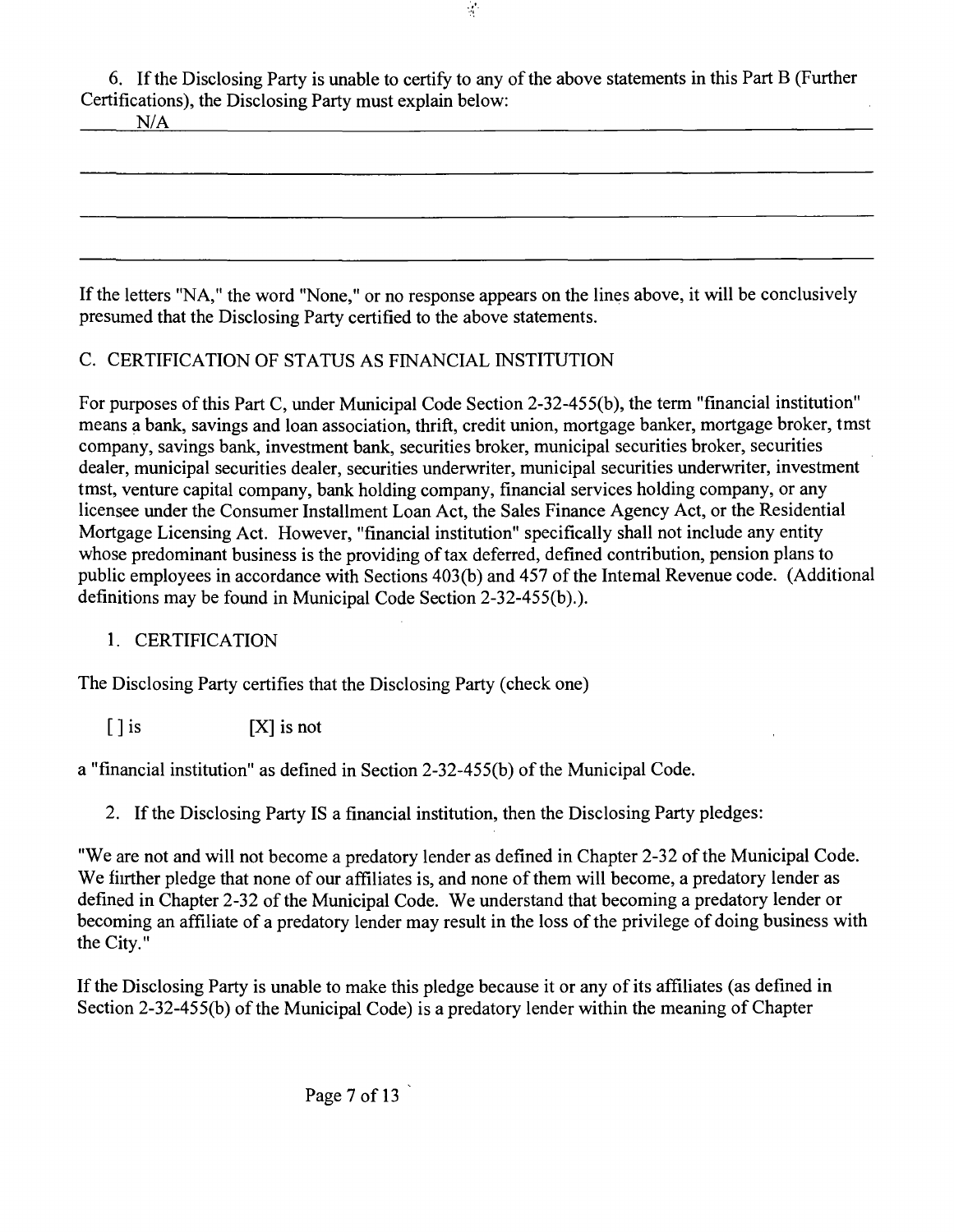2-32 of the Municipal Code, explain here (attach additional pages of necessary):

If the letters "NA," the word "None," or no response appears on the lines above, it will be conclusively presumed that the Disclosing Party certified to the above statements.

Ŷ,

D. CERTIFICATION REGARDING INTEREST IN CITY BUSINESS

Any words or terms that are defined in Chapter 2-156 of the Municipal Code have the same meanings when used in this Part D.

1. In accordance with Section 2-156-110 of the Municipal Code: Does any official or employee of the City have a fmancial interest in his or her own name or in the name of any other person or entity in the Matter?

[] Yes [] No

NOTE: If you checked "Yes" to Item D.1., proceed to Items D.2. and D.3. If you checked "No" to Item D.L, proceed to Part E.

2. Unless sold pursuant to a process of competitive bidding, or otherwise permitted, no City elected official or employee shall have a financial interest in his or her own name or in the name of any other person or entity in the purchase of any property that (i) belongs to the City, or (ii) is sold for taxes or assessments, or (iii) is sold by virtue of legal process at the suit of the City (collectively, "City Property Sale"). Compensation for property taken pursuant to the City's eminent domain power does not constitute a financial interest within the meaning of this Part D.

Does the Matter involve a City Property Sale:

[] Yes [] No

3. If you checked "Yes" to Item D.1., provide the names and business addresses of the City officials or employees having such interest and identify the nature of such interest:

| Name | <b>Business Address</b> | Nature of Interest |  |
|------|-------------------------|--------------------|--|
|      |                         |                    |  |
|      |                         |                    |  |
|      |                         |                    |  |
|      |                         |                    |  |

4. The Disclosing Party further certifies that no prohibited financial interest in the Matter will be acquired by any City official or employee.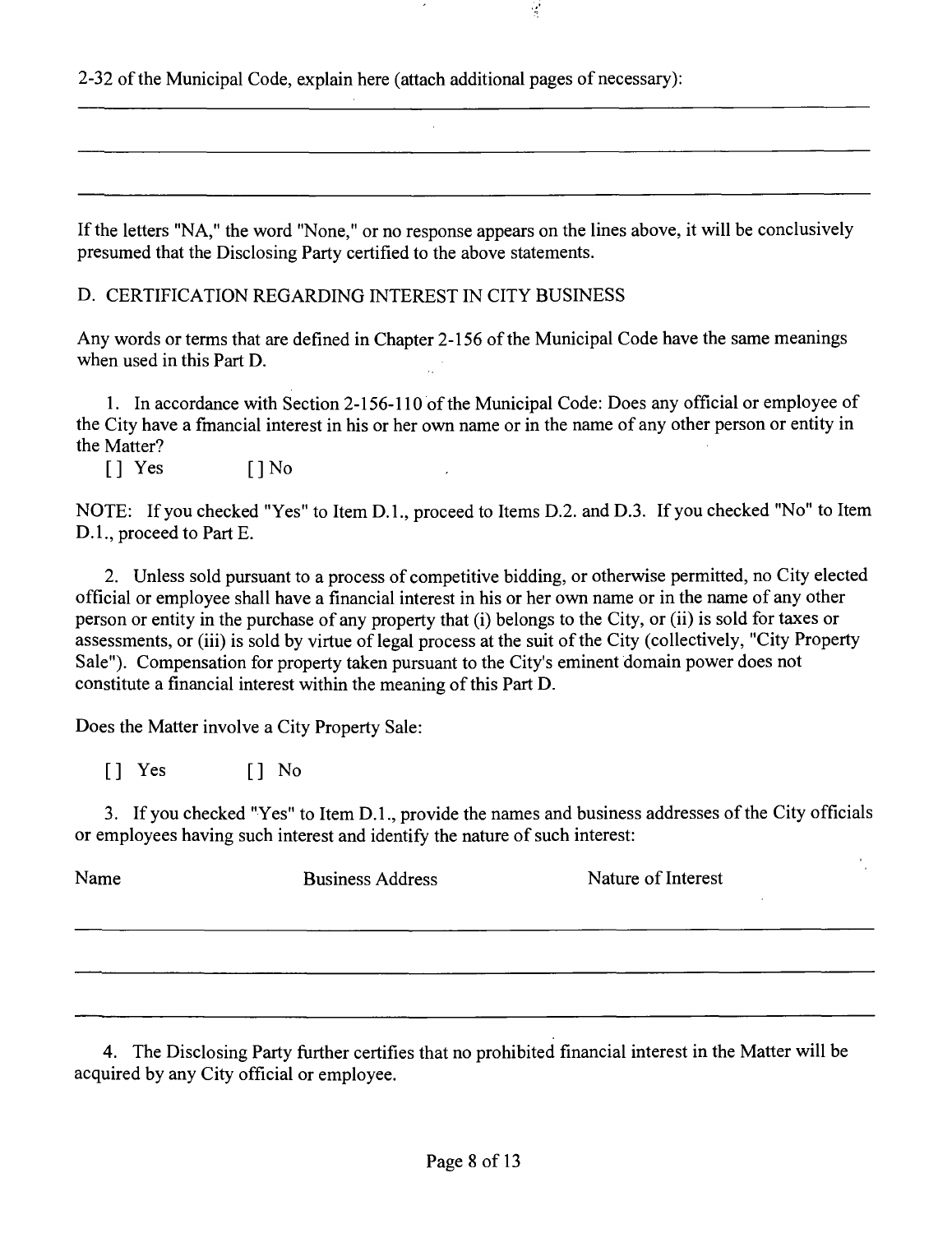## E. CERTIFICATION REGARDING SLAVERY ERA BUSINESS

The Disclosing Party has searched any and all records of the Disclosing Party and any and all predecessor entities for records of investments or profits from slavery, the slave industry, or slaveholder insurance policies from the slavery era (including insurance policies issued to slaveholders that provided coverage for damage to or injury or death of their slaves) and has disclosed in this EDS any and all such records to the City. In addition, the Disclosing Party must disclose the names of any and all slaves or slaveholders described in those records. Failure to comply with these disclosure requirements may make the Matter to which this EDS pertains voidable by the City.

Please check either 1. or 2. below. If the Disclosing Party checks 2., the Disclosing Party must disclose below or in an attachment to this EDS all requisite information as set forth in that paragraph 2.

 $X$  1. The Disclosing Party verifies that (a) the Disclosing Party has searched any and all records of the Disclosing Party and any and all predecessor entities for records of investments or profits firom slavery, the slave industry, or slaveholder insurance policies, and (b) the Disclosing Party has found no records of investments or profits from slavery, the slave industry, or slaveholder insurance policies and no records of names of any slaves or slaveholders.

2. The Disclosing Party verifies that, as a result of conducting the search in step 1(a) above, the Disclosing Party has found records relating to investments or profits from slavery, the slave industry, or slaveholder insurance policies and/or the names of any slaves or slaveholders. The Disclosing Party verifies that the following constitutes full disclosure of all such records:

<u> 1980 - Jan Sterling von Berling von Berling von Berling von Berling von Berling von Berling von Berling von B</u>

## **SECTION VI - CERTIFICATIONS FOR FEDERALLY-FUNDED MATTERS**

NOTE: If the Matter is federally fimded, complete this Section VI. If the Matter is not federally fimded, proceed to Section VII.

## A. CERTIFICATION REGARDING LOBBYING

À

1. List below the names of all persons or entities registered under the federal Lobbying Disclosure Act of 1995 who have made lobbying contacts on behalf of the Disclosing Party with respect to the Matter: (Begin list here, add sheets as necessary):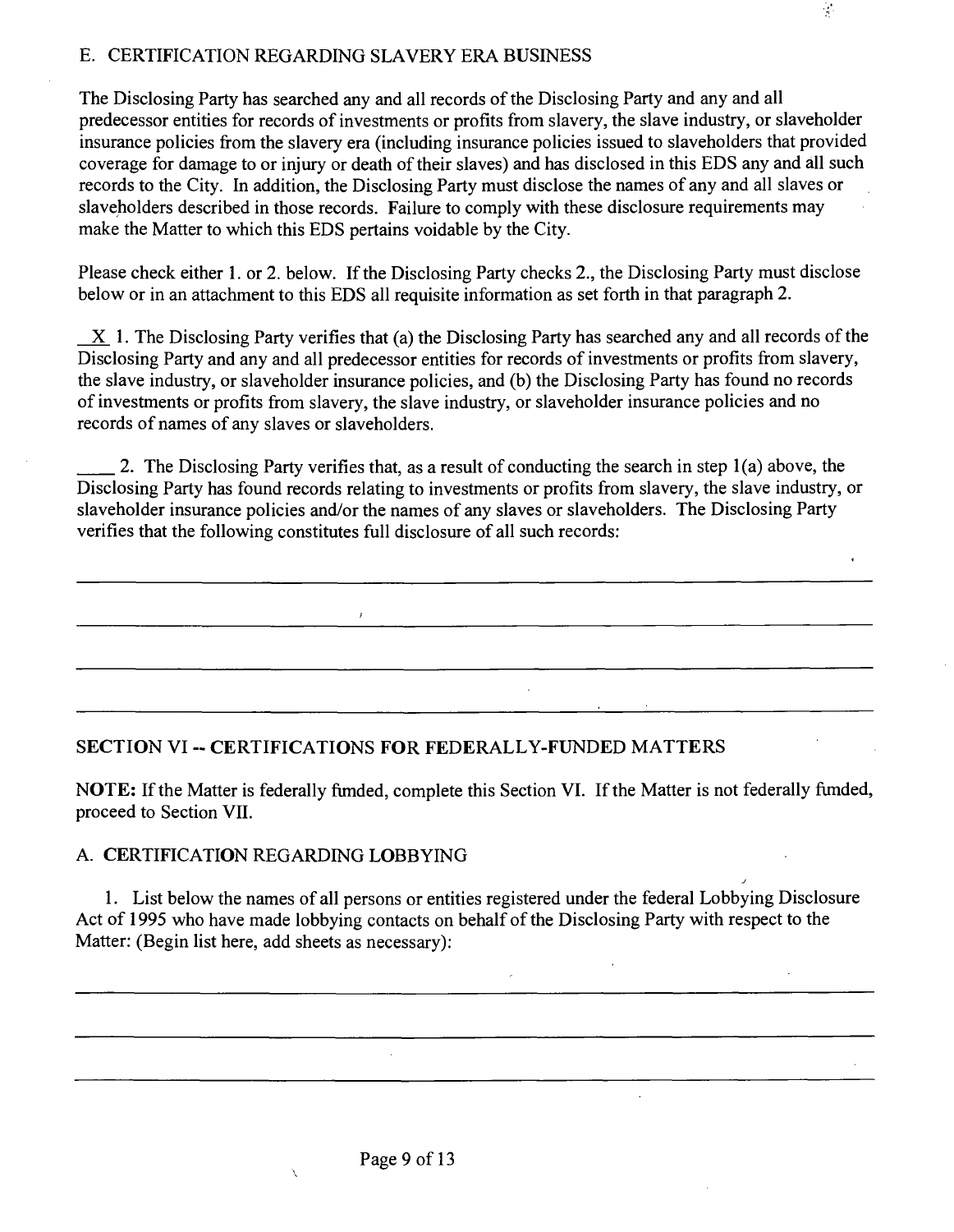(If no explanation appears or begins on the lines above, or if the letters "NA" or if the work "None" appear, it will be conclusively presumed that the Disclosing Party means that NO persons or entities registered under the Lobbying Disclosure Act of 1995 have made lobbying contacts on behalf of the Disclosing Party with respect to the Matter.)

ý.

2. The Disclosing Party has not spent and will not expend any federally appropriated fimds to pay any person or entity listed in Paragraph A. 1. above for his or her lobbying activities or to pay any person or entity to influence or attempt to influence an officer or employee of any agency, as defined by applicable federal law, a member of Congress, an officer or employee of congress, or an employee of a member of Congress, in connection with the award of any federally fimded contract, making any federally fimded grant or loan, entering into any cooperative agreement, or to extend, continue, renew, amend, or modify and federally funded contract, grant, loan, or cooperative agreement.

3. The Disclosing Party will submit an updated certification at the end of each calendar quarter in which there occurs any event that materially affects the accuracy of the statements and information set forth in paragraphs A.l . and A.2. above.

If the Matter is federally funded and any fimds other than federally appropriated fimds have been or will be paid to any person or entity for influencing or attempting to influence an officer or employee of any agency (as defined by applicable federal law), a member of congress, an officer or employee of congress, or any employee of a member of congress in connection with the Matter, the Disclosing Party must complete and submit Standard Form-LLL, "Disclosure Form to Report Lobbying," in accordance with its instmctions. The form may be obtained online from the federal Office of Management and Budget (OMB) web site at http://www.whitehouse.gov/omb/grants/sflllin.pdf, linked on the page http://www.whitehouse.gov/omb/grants/grants\_forms.html.

4. The Disclosing Party certifies that either: (i) it is not an organization described in section 501(c)(4) of the Intemal Revenue code of 1986; or (ii) it is an organization described in section 501(c)(4) of the Intemal Revenue Code of 1986 but has not engaged and will not engage in "Lobbying Activities".

5. If the Disclosing Party is the applicant, the Disclosing Party must obtain certifications equal in form and substance to paragraphs A.l . through A.4. above from all subcontractors before it awards any subcontract and the Disclosing Party must maintain all such subcontractors' certifications for the duration of the Matter and must make such certifications promptly available to the City upon request.

## B. CERTIFICATION REGARDING EQUAL EMPLOYMENT OPPORTUNITY

If the Matter is federally fiinded, federal regulations require the Applicant and all proposed subcontractors to submit the following information with their bids or in writing at the outset of negotiations.

 $\left\langle \right\rangle$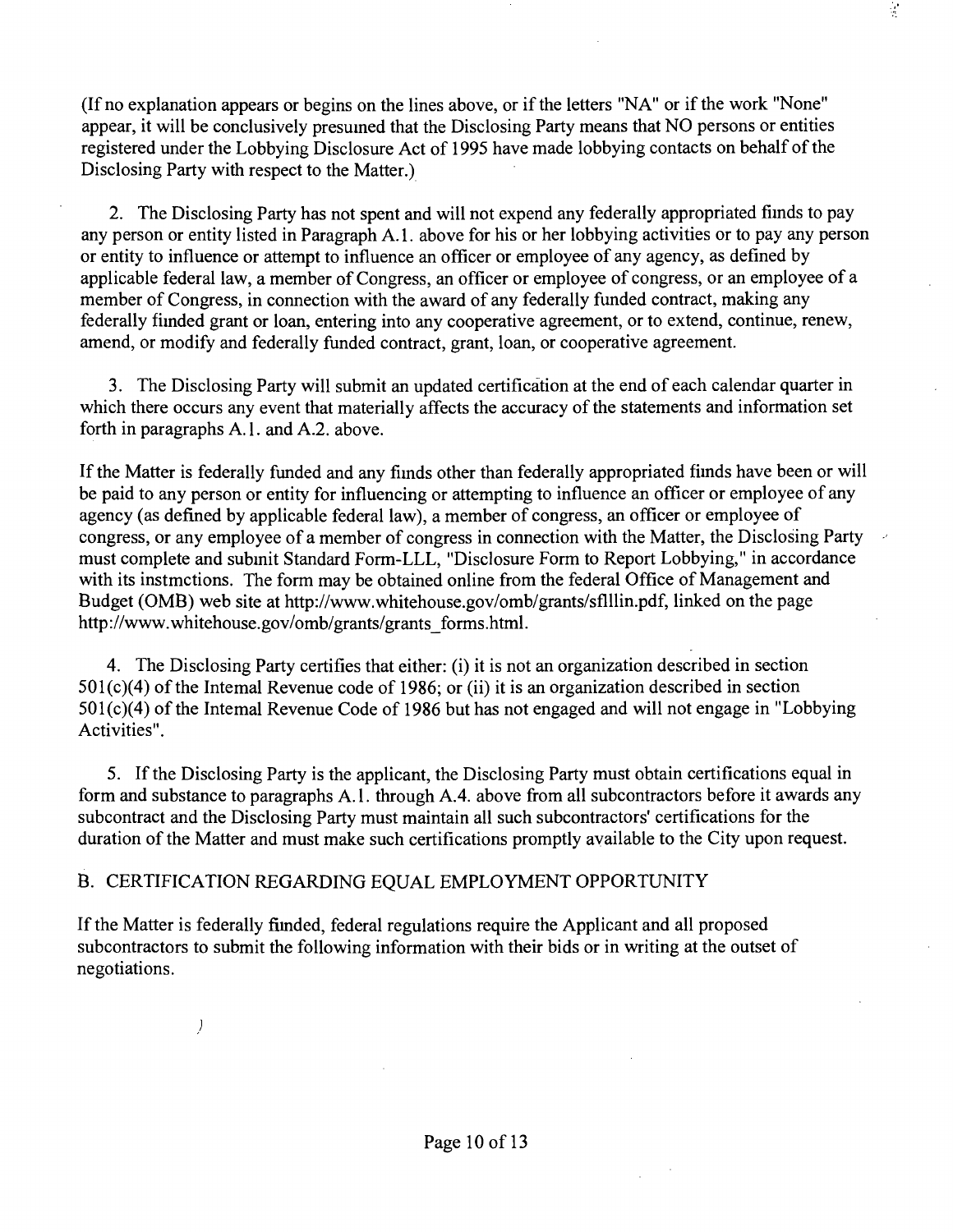Is the Disclosing Party the Applicant?

 $[$  | Yes  $[$  | No

If "Yes," answer the three questions below:

1. Have you developed and do you have on file affirmative action programs pursuant to applicable federal regulations? (See 41 CFR Part 60-2).

[] Yes [] No

2. Have you filed with the Joint Reporting Committee, the Director of the Office of Federal contract Compliance Programs, or the Equal Employment Opportunity Commission all reports due under the applicable filing requirements?

[] Yes [] No

3. Have you participated in any previous contracts or subcontracts subject to the equal opportunity clause?

 $\begin{array}{ccc} \n\begin{array}{ccc} \n\begin{array}{ccc} \n\end{array} & \n\end{array}$   $\begin{array}{ccc} \n\end{array}$   $\begin{array}{ccc} \n\end{array}$  No

If you checked "No" to question 1. or 2. above, please provide an explanation:

## **SECTION VII - ACKNOWLEDGMENTS, CONTRACT INCORPORATION, COMPLIANCE, PENALTIES, DISCLOSURE**

 $\mathbb{R}^2$ 

The Disclosing Party understand and agrees that:

. A; By completing and filing this EDS, the Disclosing Party acknowledges and agrees, on behalf of itself and the persons or entities named in this EDS, that the City may investigate the creditworthiness of some or all of the persons or entities named in this EDS.

B. The certifications, disclosures, and acknowledgments contained in this EDS will become part of any contract or other agreement between the Applicant and the City in connection with the Matter, whether procurement. City assistance, or other City action, and are material inducements to the City's execution of any contract or taking other action with respect to the Matter. The Disclosing Party understands that it must comply with all statutes, ordinances, and regulations on which this EDS is based.

C. The City's Govemmental Ethics and Campaign Financing Ordinances, Chapters 2-156 and 2-164 of the Municipal Code, impose certain duties and obligations on persons or entities seeking City contracts, work, business, or transactions. The fiill text of these ordinances and a training program is available on line at www.cityofchicago.org/Ethics, and may also be obtained from the City's Board of Ethics, 740 N. Sedgwick St., Suite 500, Chicago, IL 60610, (312) 744-9660. The Disclosing Party must comply fully with the applicable ordinances.

Page 11 of 13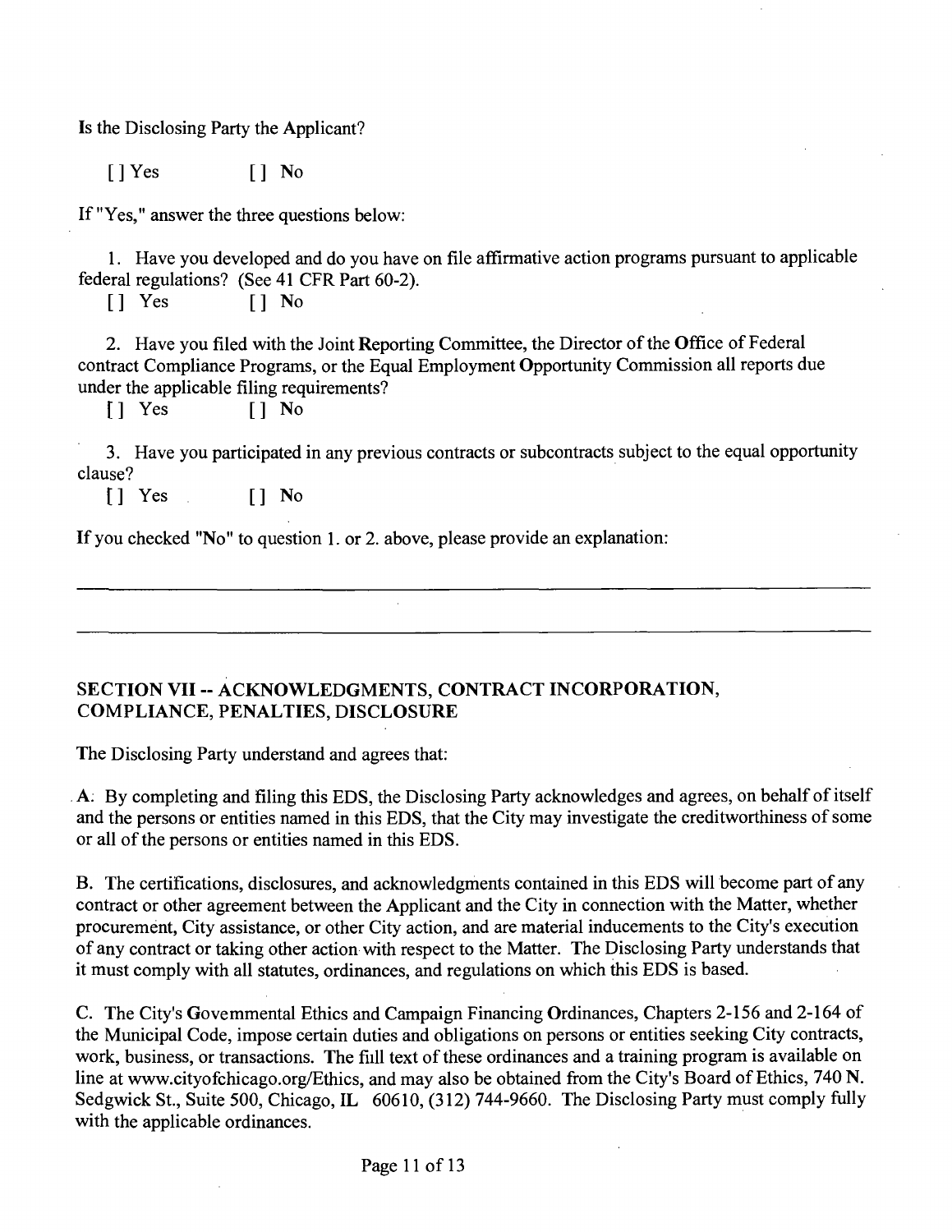D. If the City determines that any information provided in this EDS is false, incomplete or inaccurate, any contract or other agreement in connection with which it is submitted may be rescinded or be void or voidable, and the City may pursue any remedies under the contract or agreement (if not rescinded, void or voidable), at law, or in equity, including terminating the Disclosing Party's participation in the Matter and/or declining to allow the Disclosing Party to participate in other transactions with the City. Remedies at law for a false statement of material fact may include incarceration and an award to the City of treble damages.

E. It is the City's policy to make this document available to the public on its Intemet site and/or upon request. Some or all of the information provided on this EDS and any attachments to this EDS may be made available to the public on the Intemet, in response to a Freedom of Information Act request, or otherwise. By completing and signing this EDS, the Disclosing Party waives and releases any possible rights or claims which it may have against the City in connection with the public release of information contained in this EDS and also authorizes the City to verify the accuracy of any information submitted in this EDS.

F. The information provided in this EDS must be kept current. In the event of changes, the Disclosing Party must supplement this EDS up to the time the City takes action on the Matter. If the Matter is a contract being handled by the City's Department of Procurement Services, the Disclosing Party must update this EDS as the contract requires.

The Disclosing Party represents and warrants that:

G. The Disclosing Party has not withheld or reserved any disclosures as to economic interests in the Disclosing Party, or as to the Matter, or any information, data or plan as to the intended use or purpose for which the Applicant seeks City Council or other City agency action.

For purposes of the certifications in H. 1. and H.2. below, the term "affiliate" means any person or entity that, directly or indirectiy: controls the Disclosing Party, is controlled by the Disclosing Party, or is, with the Disclosing Party, under common control of another person or entity. Indicia of control include, without limitation: interlocking management or ownership; identity of interest among family members; shared facilities and equipment; common use of employees; or organization of a business entity following the ineligibility of a business entity to do business with the federal govemment or a state or local govemment, including the City, using substantially the same management, ownership, or principals as the ineligible entity.

H.1. The Disclosing Party is not delinquent in the payment of any tax administered by the Illinois Department of Revenue, nor are the Disclosing Party or its affiliates delinquent in paying any fine, fee, tax or other charge owed to the City. This includes, but is not limited to, all water charges, sewer charges, license fees, parking tickets, property taxes or sales taxes.

H.2. If the Disclosing Party is the Applicant, the Disclosing Party and its affiliates will not use, nor permit their subcontractors to use, any facility on the U. S. EPA's List of Violating Facilities in connection with the Matter for the duration of time that such facility remains on the list.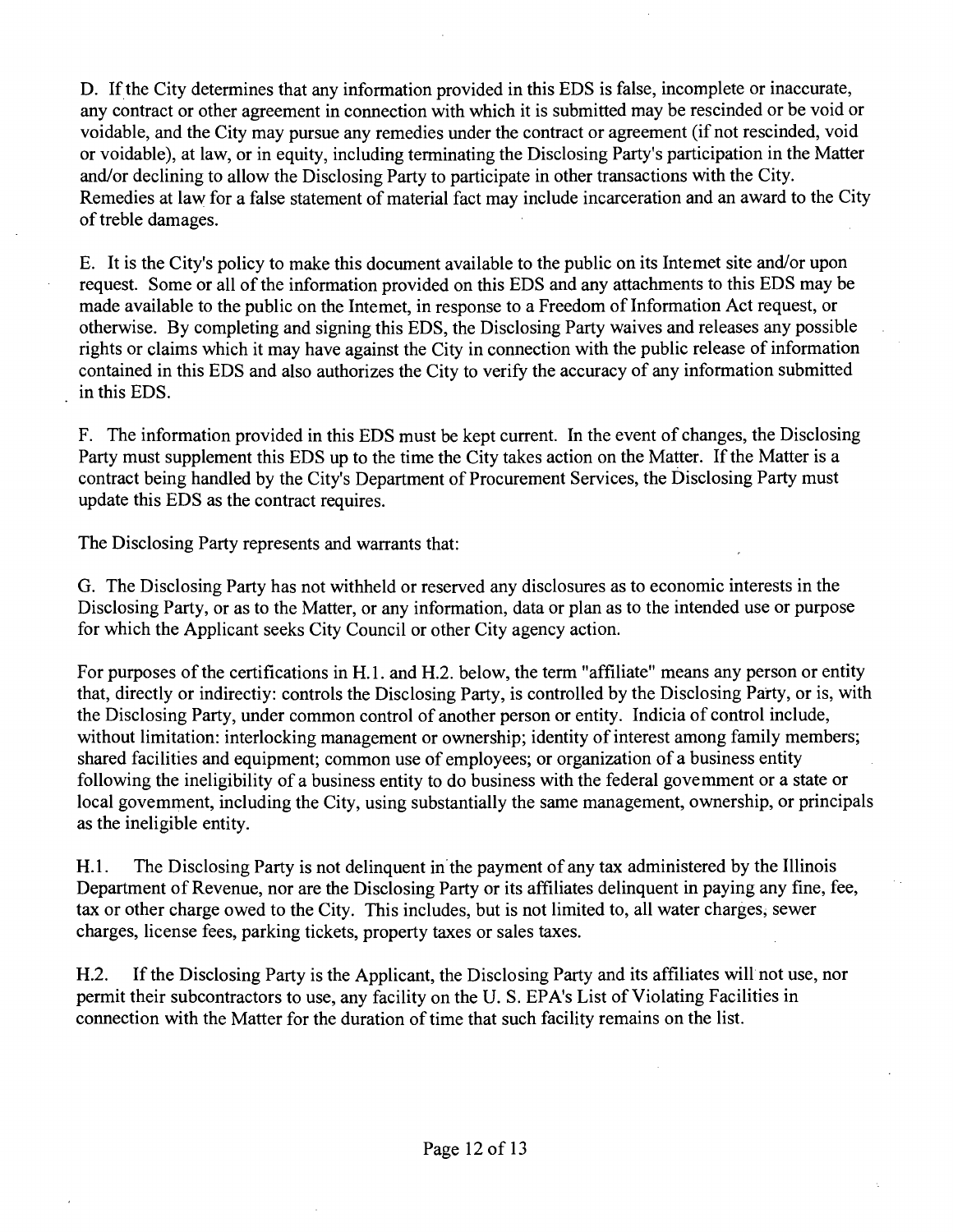H.3. Ifthe Disclosing Party is the Applicant, the Disclosing Party will obtain from any contractors/subcontractors hired or to be hired in connection with the Matter certifications equal in form and substance to those in H.l . and H.2. above and will not, without the prior written consent of the City, use any such contractor/subcontractor that does not provide such certifications or that the Disclosing Party has reason to believe has not provided or cannot provide tmthful certifications.

NOTE: If the Disclosing Party cannot certify as to any of the items in H.1., H.2. or H.3. above, an explanatory statement must be attached to this EDS.

#### **CERTIFICATION**

Under penalty of perjury, the person signing below: (1) warrants that he/she is authorized to execute this EDS on behalf of the Disclosing Party, and (2) warrants that all certifications and statements contained in this EDS are true, accurate and complete as of the date fiimished to the City.

7140 Dorchester Properties LLC (Print or type name of Disclosing Party)

By:

Michel Hamb

(Sign here)

Michael Hamblet Sr. (Print or type name of person signing)

Member (Print or type title of person signing)

Date:  $2/28/11$ 

 $Bv:$ (Shop Here)

Michael Hamblet Jr. (Print or type name of person signing)

Member (Print or type title of person signing)

Signed and swom to before me on (date)  $\frac{\partial^2}{\partial S-1}$ , by Zishan Cahid, at Cook County, Illinois.

Notary Public

Commission expires:\_





Page 13 of 13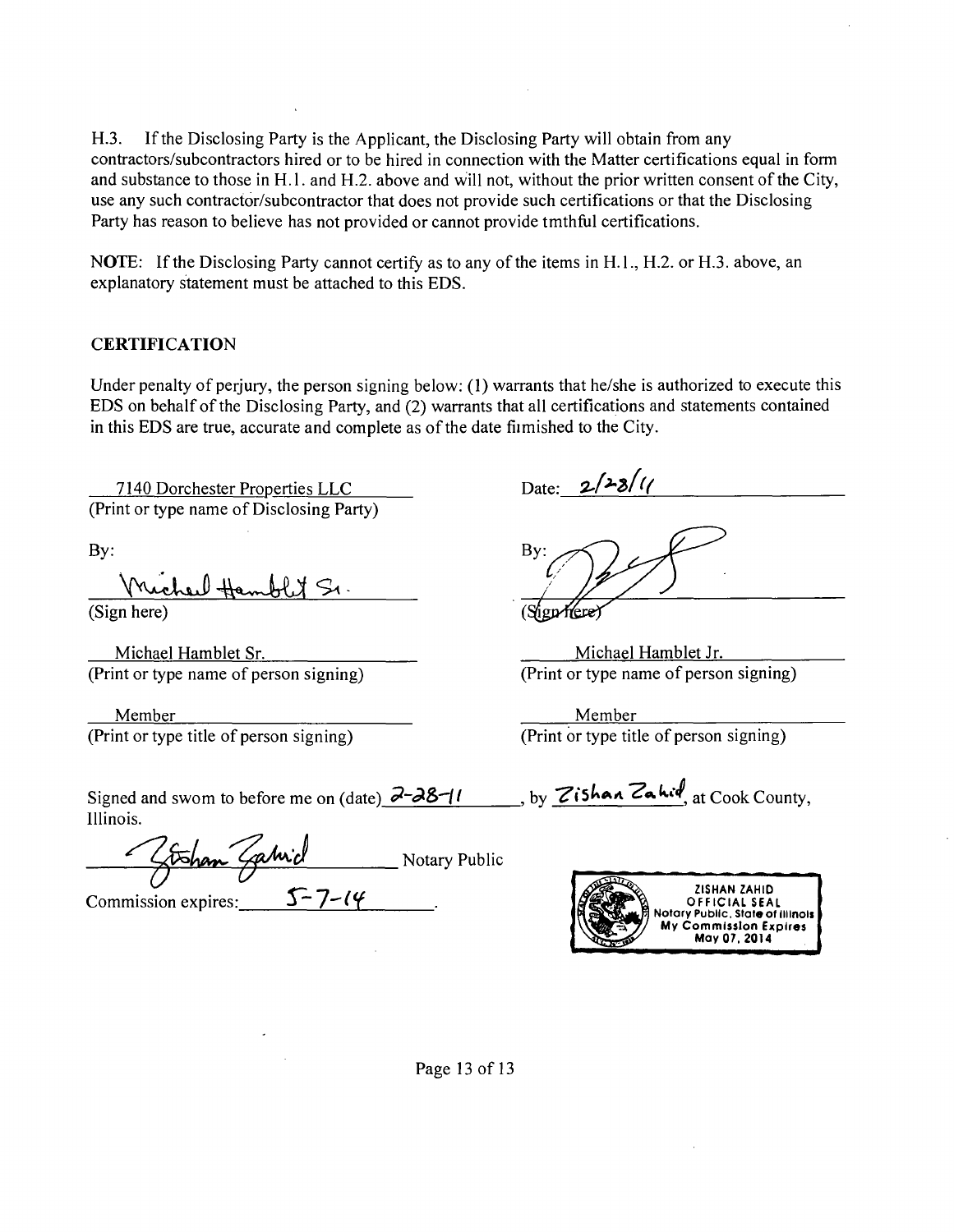## **CITY OF CHICAGO ECONOMIC DISCLOSURE STATEMENT AND AFFIDAVIT APPENDIX A**

## **FAMILIAL RELATIONSHIPS WITH ELECTED CITY OFFICIALS AND DEPARTMENT HEADS**

**This Appendix is to be completed only by (a) the Applicant, and (b) any legal entity which has a direct ownership interest in the Applicant exceeding 7.5 percent. It is not to be completed by any legal entity which has only an indirect ownership interest in the Applicant.** 

Under Municipal Code Section 2-154-015, the Disclosing Party must disclose whether such Disclosing Party or any "Applicable Party" or any Spouse or Domestic Partner thereof currently has a "familial relationship" with any elected city official or department head. A "familial relationship" exists if, as of the date this EDS is signed, the Disclosing Party or any "Applicable Party" or any Spouse or Domestic Partner thereof is related, by blood or adoption, to the mayor, any alderman, the city clerk, the city treasurer, or any city department head as parent, child, brother or sister, aunt or uncle, niece or nephew, grandparent, grandchild, father-in-law, mother-in-law, son-in-law, daughter-in-law, stepfather or stepmother, stepson or stepdaughter, stepbrother or stepsister or half-brother or half-sister.

"Applicable Part" means (1) all corporate officers of the Disclosing Party, if the Disclosing Party is a corporation; all partners of the Disclosing party, if the Disclosing Party is a general partnership; all general partners and limited partners of the Disclosing Party, if the Disclosing Party is a limited partnership; all managers, managing members and member of the Disclosing Party, if the Disclosing Party is a limited liability company; (2) all principal officers of the Disclosing Party; and (3) any person having more than a 7.5 percent ownership interest in the Disclosing Party. "Principal officers" means the president, chief operating officer, executive director, chief financial officer, treasurer or secretary of a legal entity or any person exercising similar authority.

Does the Disclosing Party or any "Applicable Party" or any Spouse or Domestic Partner thereof currently have a "familial relationship" with an elected city official or department head?



 $\mathcal{L}$ 

If yes, please identify below  $(1)$  the name and title of such person,  $(2)$  the name of the legal entity to which such person is connected; (3) the name and title of the elected city official or department head to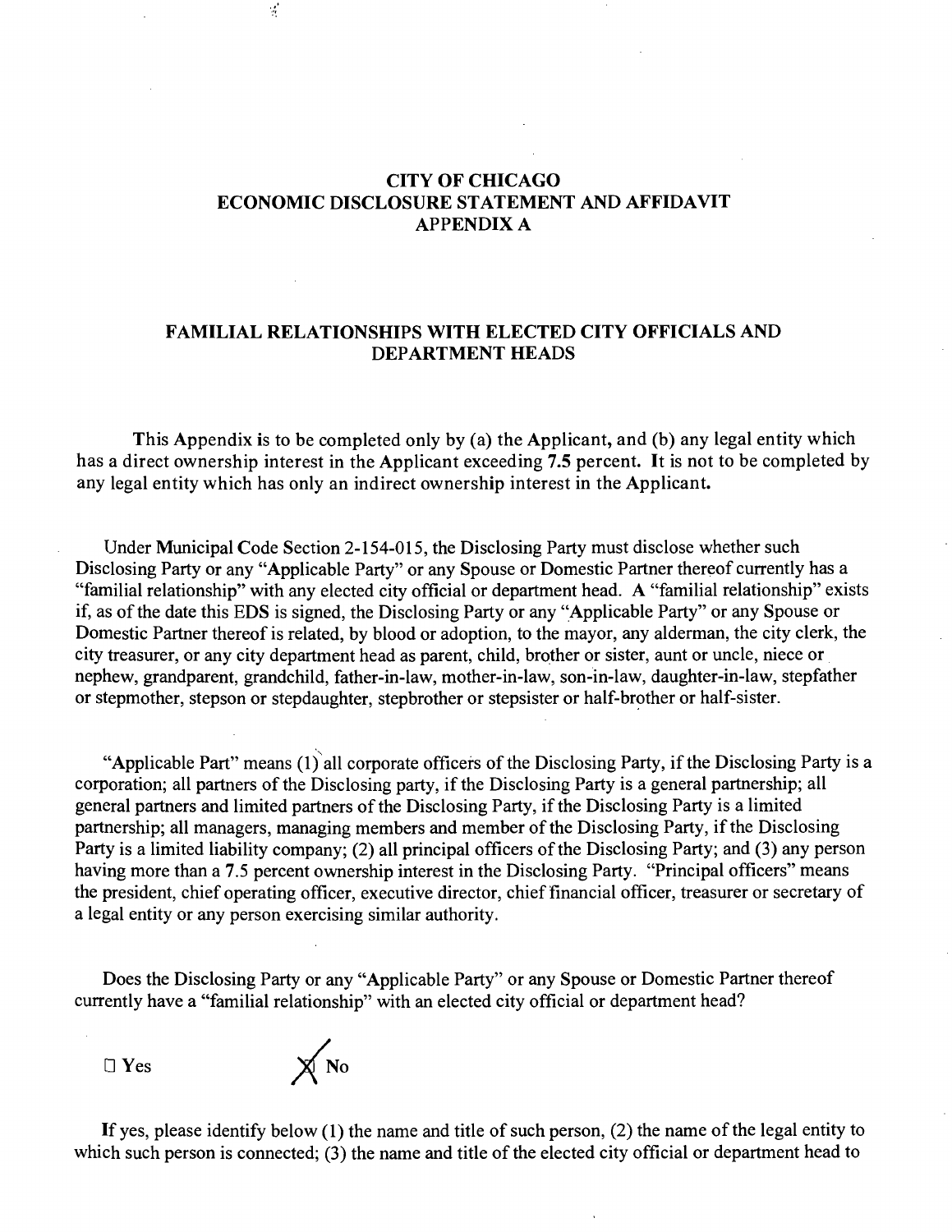whom such person has a familial relationship, and (4) the precise nature of such familial relationship.

 $\frac{1}{\sqrt{2}}$ 

#### **CERTIFICATION**

Under penalty of perjury, the person signing below: (1) warrants that he/she is authorized to execute this EDS on behalf of the Disclosing Party, and (2) warrants that all certifications and statements contained in this EDS are true, accurate and complete as of the date fiimished to the City.

7140 Dorchester Properties LLC (Print or type name of Disclosing Party)

By:

(Sign here)

Michael Hamblet Sr. (Print or type name of person signing)

Member (Print or type title of person signing)

Date:  $2/28/11$  $By: G$  $(Sf2n$  here

Michael Hamblet Jr. (Print or type name of person signing)

Member (Print or type title of person signing)

Signed and sworn to before me on (date)  $2 - 28 - 11$ at Cook County, Illinois.

dran Galwin Notary Public.

Commission expires:  $\frac{5-7-14}{\sqrt{2}}$ .



, by Zishan Zahid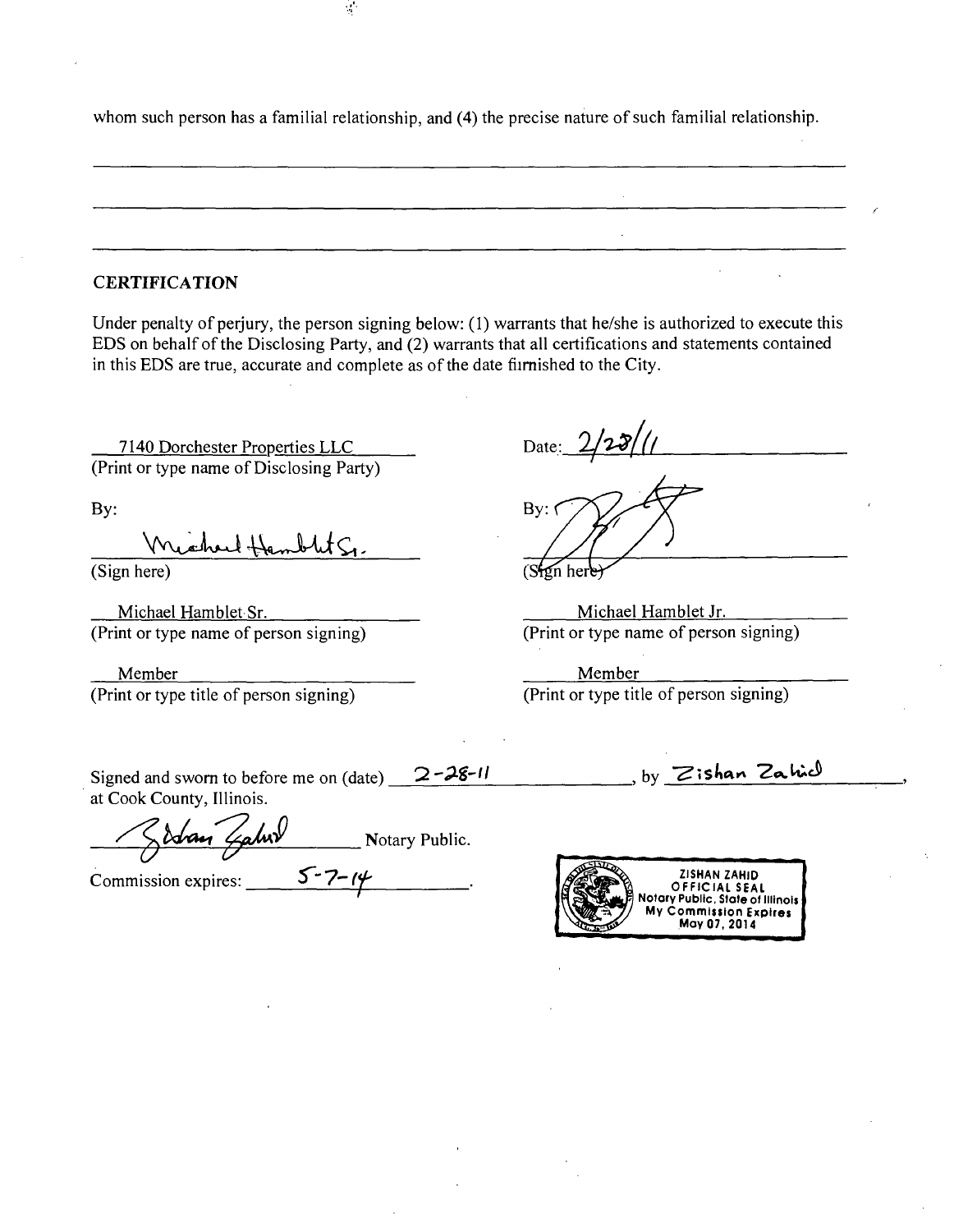#### **NARRATIVE**

 $\frac{1}{2}$ 

The applicant 7140 S Dorchester LLC is a Supportive Living Facility (SLF) operator, license by the Illinois Department of Health and Family Services to mn SLF facilities of various locations in the state. The Department has approved the applicants plan to operate a SLF facility at 7148-58 S Dorchester for up to 150 units. All of the residents will be Medicaid recipients and the project will be privately owned but publicly subsidized. Each unit will be under six hundred (600) square feet. The total square footage of the building will be 98,074 square feet. The height of the four story building will be 47 feet. After many community meetings working with  $5<sup>th</sup>$  Ward Alderman Leslie A. Hairston the current design was agreed upon including a four story brick building with 140 supportive living units and 46 parking spaces across the street in a landscaped lot. The facility will create jobs and safe, secure, living units for 140 community residents.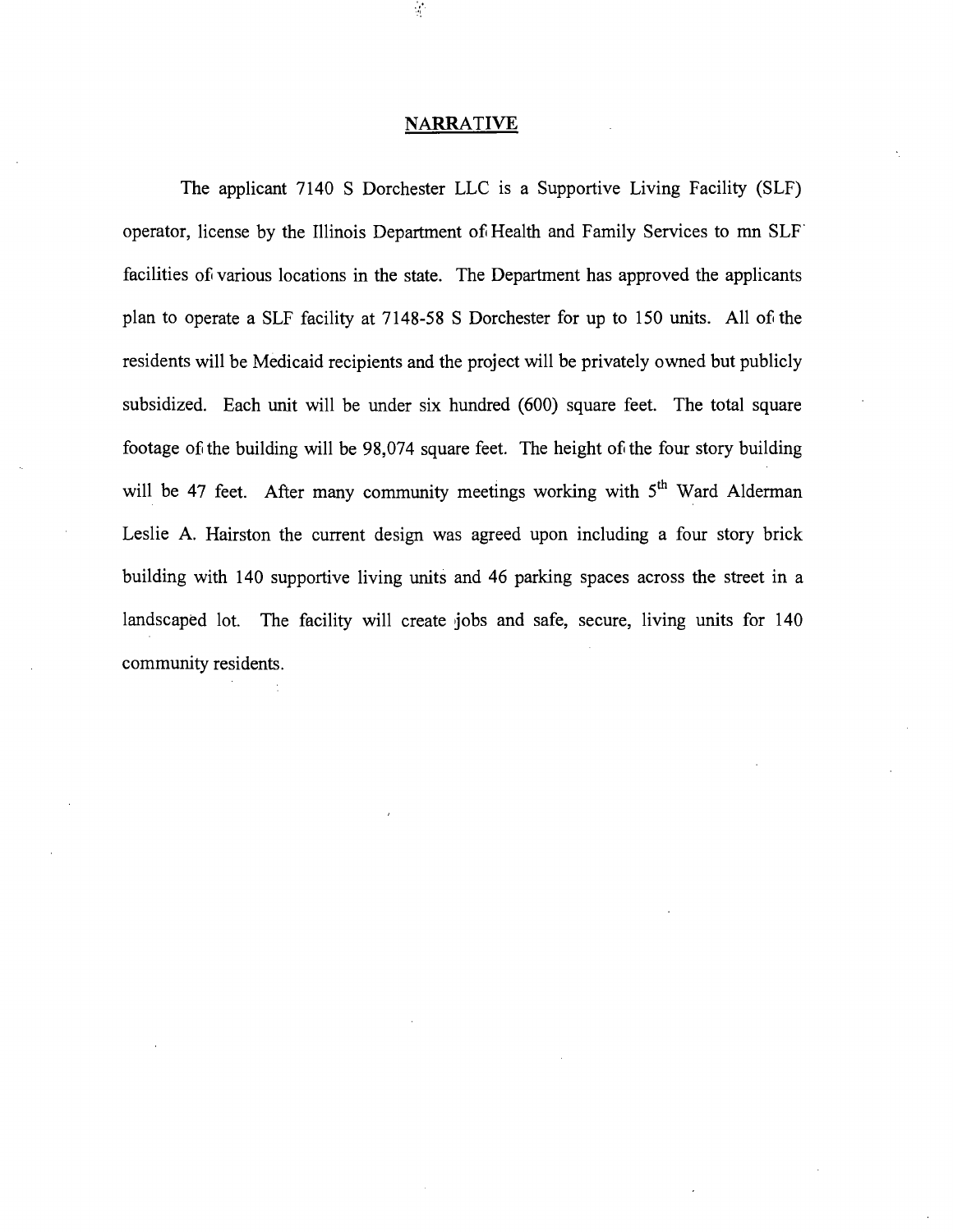**Eden Supportive Living** 

# CHICAGO SOUTH-SHORE **FACILITY**



 $\frac{1}{2}$ 

550 SF



GRAPHIC SCALE

**TYPICAL SINGLE OCCUPANT UNIT** 

**PAN** ABSOLUTE<br>ARCHITECTURE PC